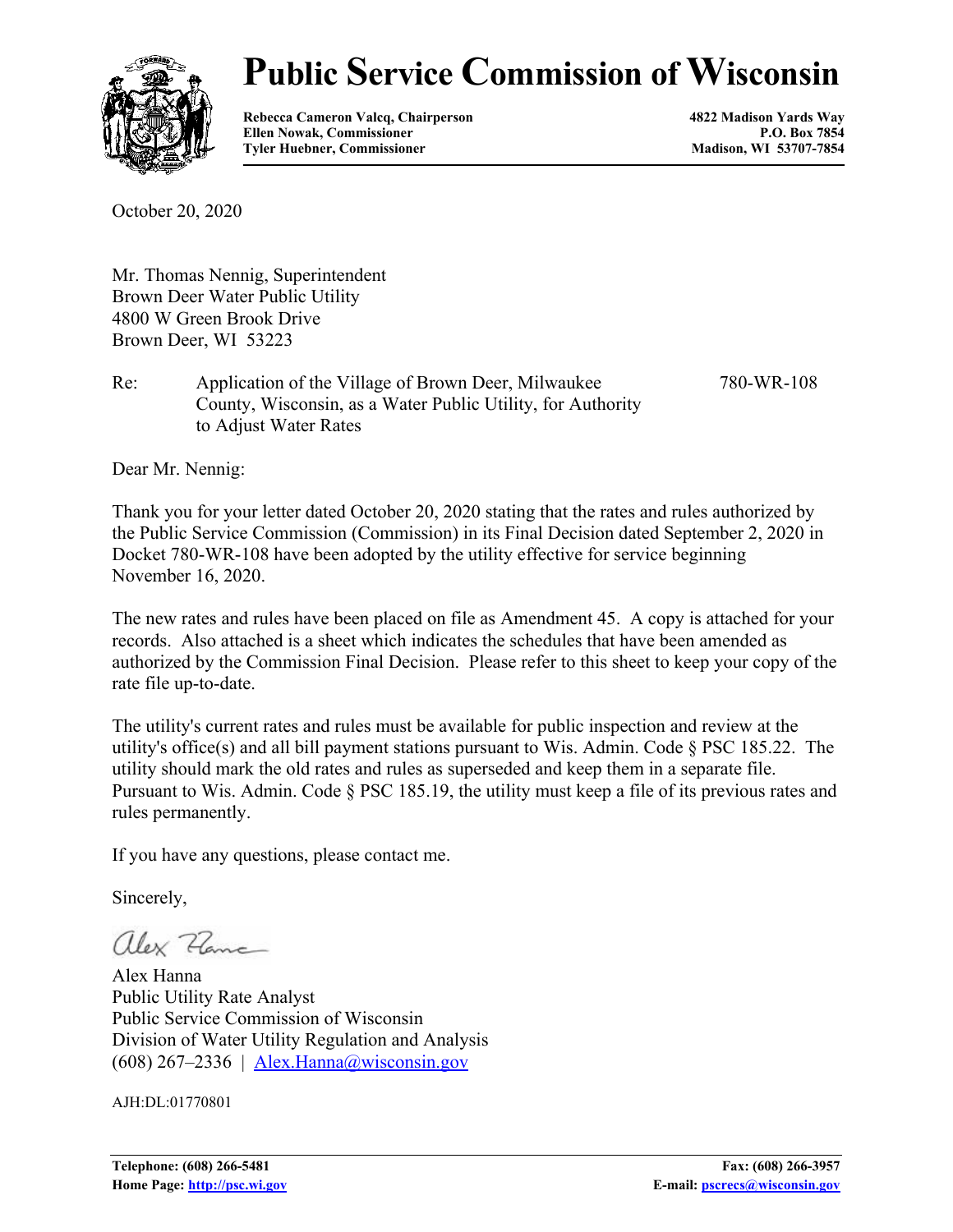Docket 780-WR-108

**Brown Deer Water Public Utility**

**Authorized Water Rates and Rules**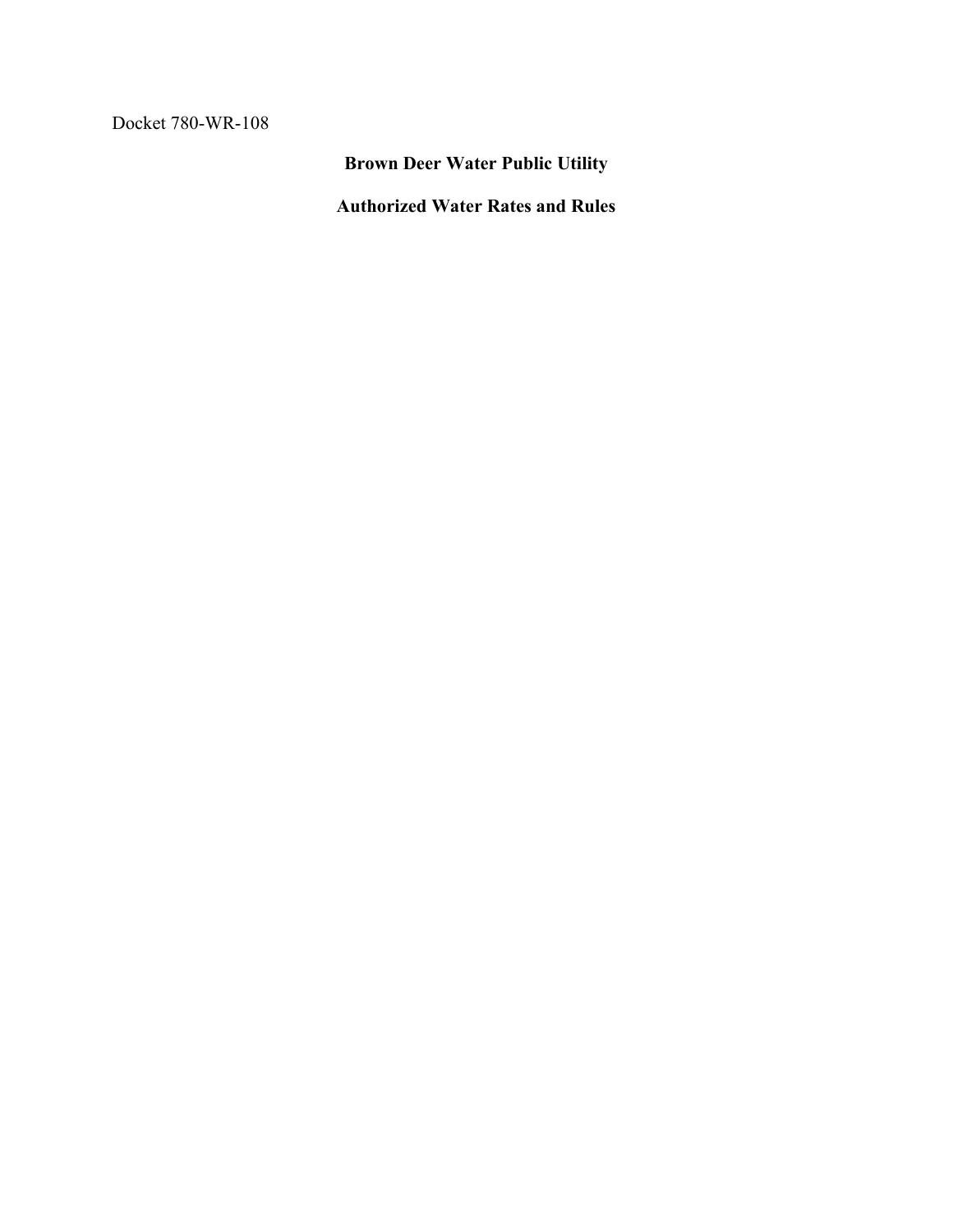#### **Brown Deer Water Public Utility**

### **Water Rate File Changes**

#### **Amended**

PWAC-1 F-1 Upf-1  $Mg-1$  $NSM-1$ OC-1 Mpa-1  $U_{g-1}$  $Sg-1$  $B\check{W}$ -1 R-1  $Cz-1$ X-1 X-2 X-3

### **New**

Am-1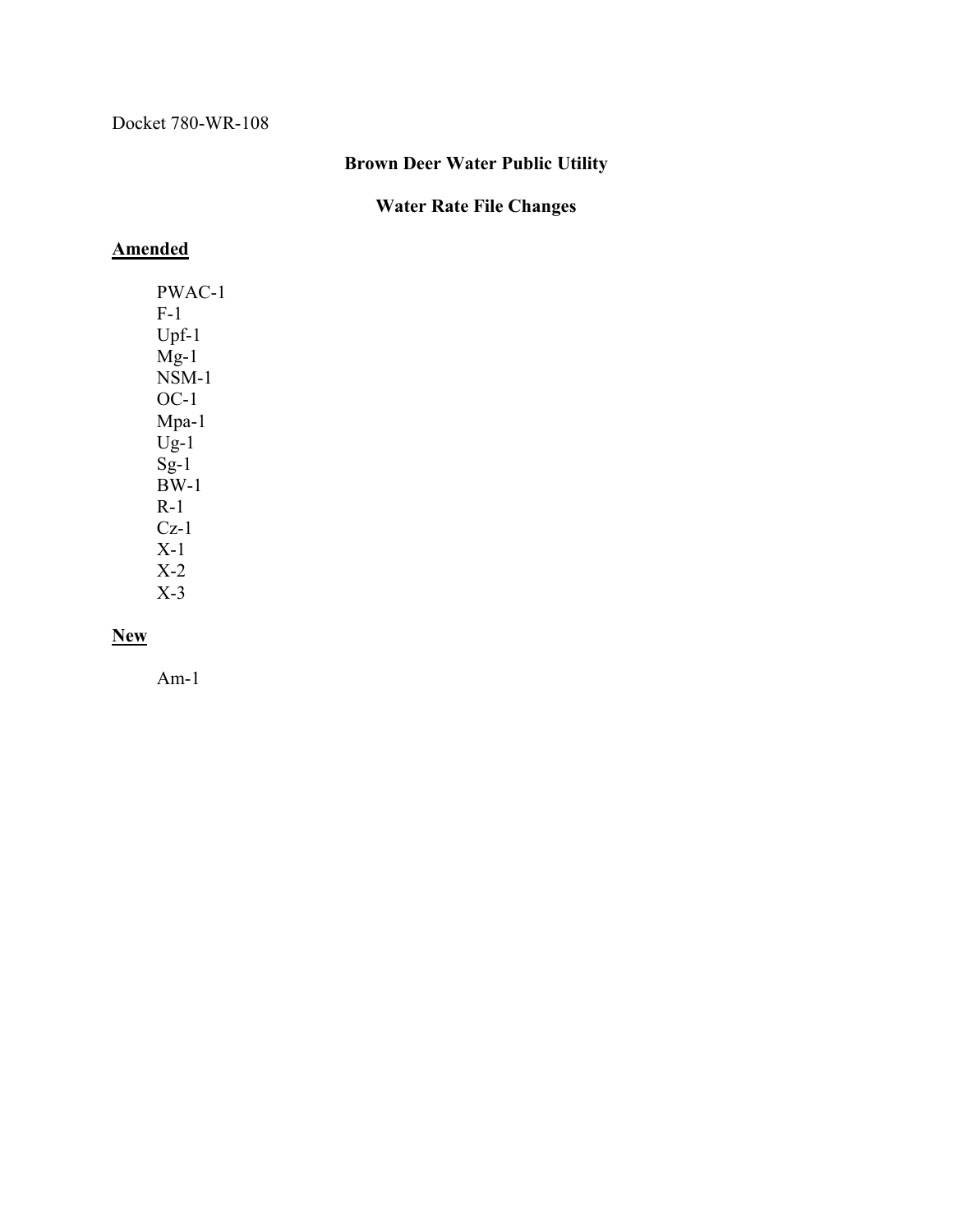# **Brown Deer Water Public Utility**

# **Purchased Water Adjustment Clause**

Brown Deer Water Public Utility (utility) may apply a purchased water adjustment clause (PWAC) to its water rates set forth under Schedules F-1 and Mg-1 to reflect an increase or decrease in the rates charged by its wholesale water supplier, Milwaukee Water Works (wholesaler), **and only when the wholesaler's rates are adjusted through the conventional rate case process**. Adjustments under this PWAC that result in an increase cannot be effective until the utility has filed the PWAC application with the Public Service Commission (Commission), the utility provides notice to its customers of such change in rates, and the Commission holds a public hearing and authorizes the rate adjustments in a Final Decision.

#### Calculation of Adjusted Quarterly Service Charges - - - Mg-1

 $C = Z \times (1 + P)$  $P = (N - B) / T$ 

- Where:  $C = Adjusted Schedule Mg-1 quarterly retail service charges rounded up to the$ nearest cent.
	- $Z =$  Current Schedule Mg-1 quarterly retail service charges.
	- $P =$  Adjustment factor rounded up to the nearest hundredth of a percent, which is four places past the decimal point (.XXXX).
	- $N =$  New quarterly wholesale service charge.
	- $B =$  Current quarterly wholesale service charge.
	- $T =$ Total quarterly dollar revenue from quarterly retail service charges per Schedule Mg-1.

**RATE FILE** Sheet No. 1 of 2 Schedule No. PWAC-1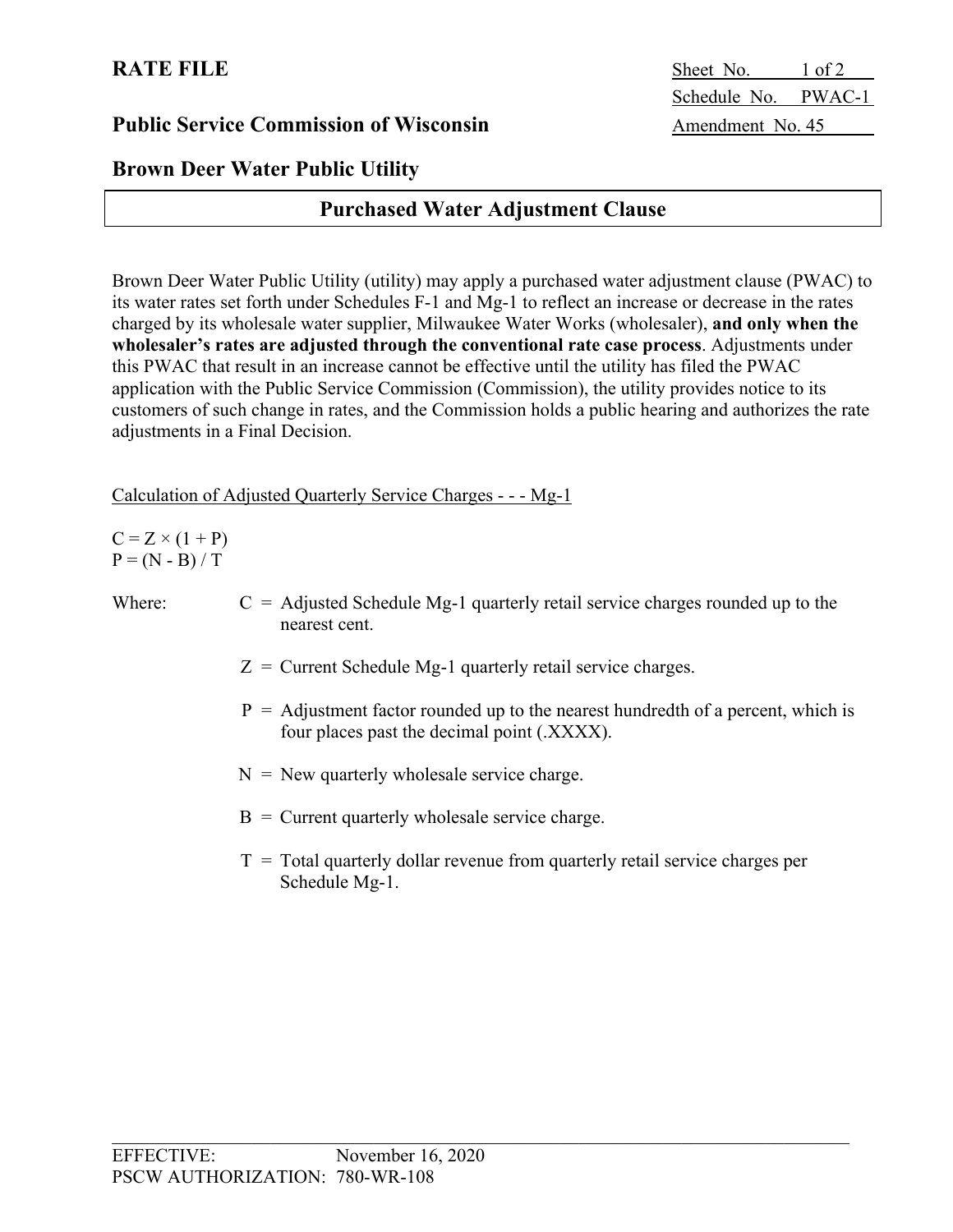# **RATE FILE** Sheet No. 2 of 2 Schedule No. PWAC-1

# **Brown Deer Water Public Utility**

# **Purchased Water Adjustment Clause**

Commodity Charge Adjustment - - - Mg-1

#### $AVBR = VBR + A$

Where:  $AVBR = Adjusted Schedule Mg-1$  retail volume block rates rounded up to the nearest cent.

VBR = Current Schedule Mg-1 retail volume block rates.

 $A =$  New wholesale volume charge less the current wholesale volume charge.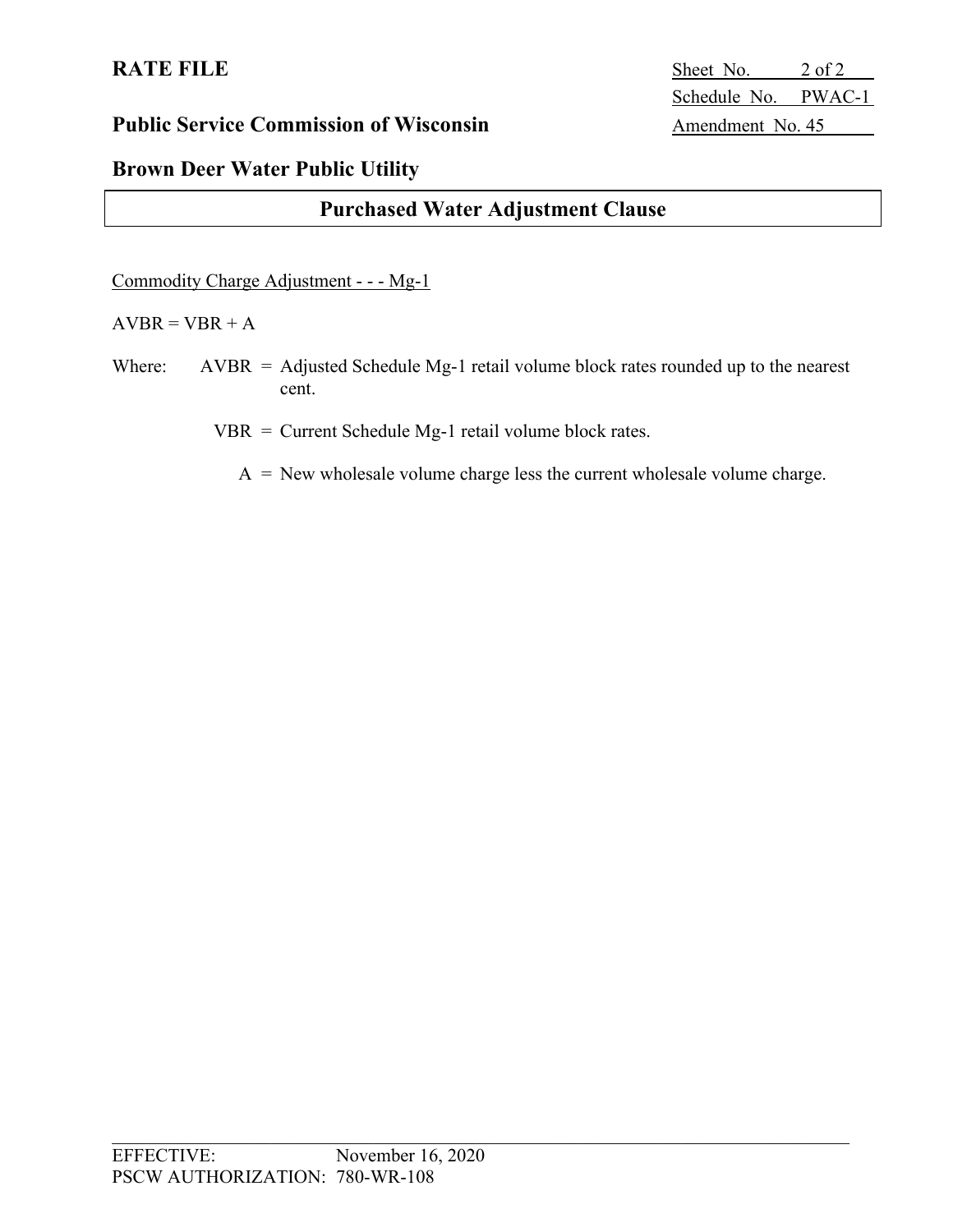### **Brown Deer Water Public Utility**

### **Public Fire Protection Service**

Public fire protection service includes the use of hydrants for fire protection service only and such quantities of water as may be demanded for the purpose of extinguishing fires within the service area. This service shall also include water used for testing equipment and training personnel. For all other purposes, the metered or other rates set forth, or as may be filed with the Public Service Commission, shall apply.

Under Wis. Stat. § 196.03(3)(b), the municipality has chosen to have the utility bill the retail general service customers for public fire protection service.

Quarterly Public Fire Protection Service Charges:

| Fair Market Value of Improvements |            |   | Quarterly Charge |            |                |
|-----------------------------------|------------|---|------------------|------------|----------------|
| \$                                | $\theta$   |   | S                | 99,999     | \$<br>9.60     |
| \$                                | 100,000    |   | \$               | 199,999    | \$<br>14.25    |
| \$                                | 200,000    | - | S                | 499,999    | \$<br>30.45    |
| \$                                | 500,000    |   | \$               | 999,999    | \$<br>79.50    |
| \$                                | 1,000,000  |   | \$               | 2,999,999  | \$<br>214.50   |
| \$                                | 3,000,000  |   | \$               | 5,999,999  | \$<br>423.75   |
| \$                                | 6,000,000  |   | S                | 11,999,999 | \$<br>866.70   |
|                                   | 12,000,000 |   |                  | 25,000,000 | \$<br>1,824.75 |

Customers who are provided service under Schedules Mg-1, Ug-1, or Sg-1 shall also be subject to the charges in this schedule according to the size of their primary meter. Customers who are provided service under Schedule Am-1 are exempt from these charges for any additional meters.

Billing: Same as Schedule Mg-1.

**RATE FILE** Sheet No. 1 of 1 Schedule No. F-1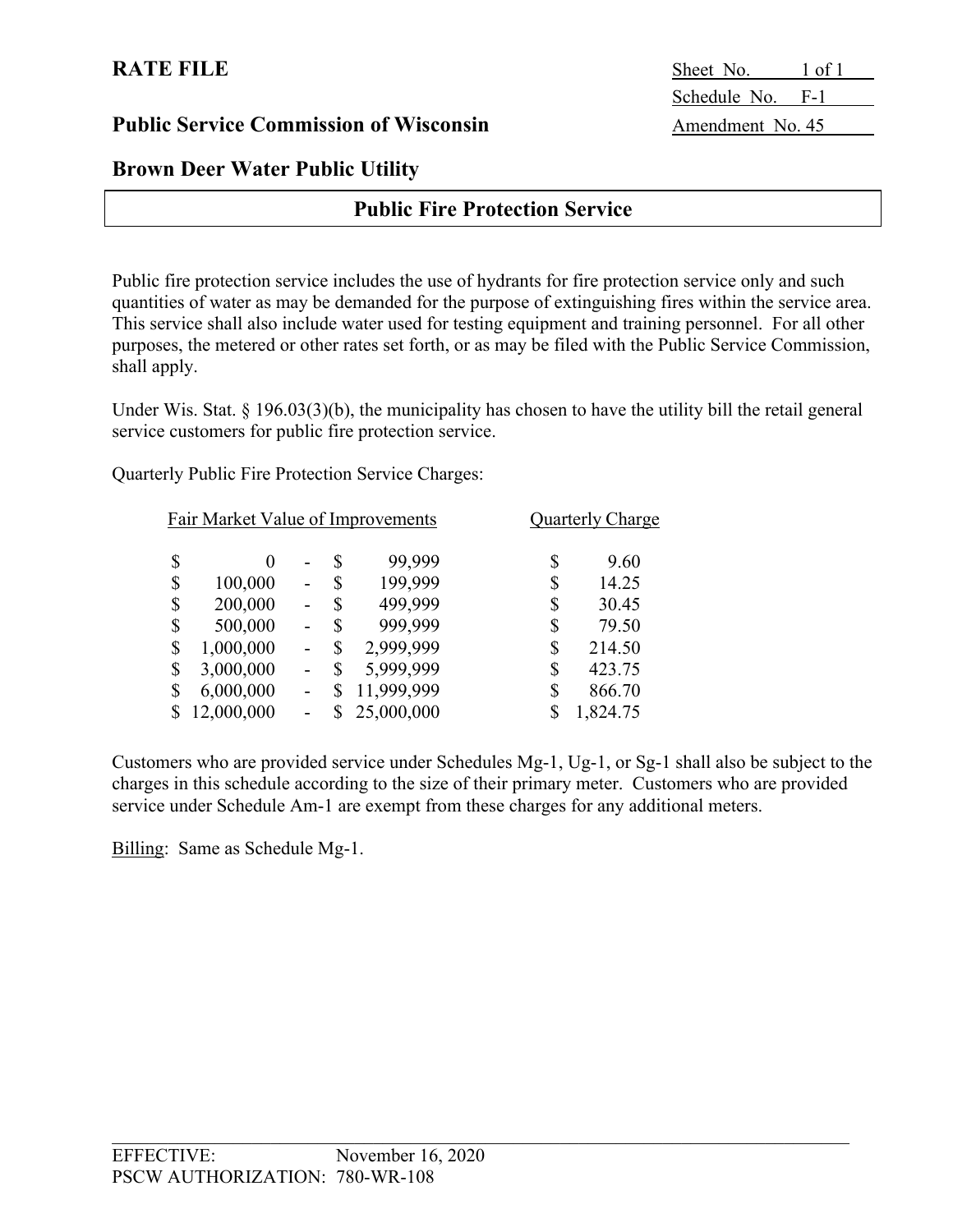# **Brown Deer Water Public Utility**

# **Private Fire Protection Service - Unmetered**

This service shall consist of permanent or continuous unmetered connections to the main for the purpose of supplying water to private fire protection systems such as automatic sprinkler systems, standpipes, and private hydrants. This service shall also include reasonable quantities of water used for testing check valves and other backflow prevention devices.

Quarterly Private Fire Protection Service Demand Charges:

| 2 - inch or smaller connection: | 15.00        |
|---------------------------------|--------------|
| 3 - inch connection:            | \$<br>24.00  |
| 4 - inch connection:            | \$<br>42.00  |
| 6 - inch connection:            | \$<br>81.00  |
| 8 - inch connection:            | \$<br>126.00 |
| 10 - inch connection:           | \$<br>189.00 |
| 12 - inch connection:           | 252.00       |
| 14 - inch connection:           | \$<br>315.00 |
| 16 - inch connection:           | \$<br>378.00 |
|                                 |              |

Billing: Same as Schedule Mg-1.

**RATE FILE** Sheet No. 1 of 1 Schedule No. Upf-1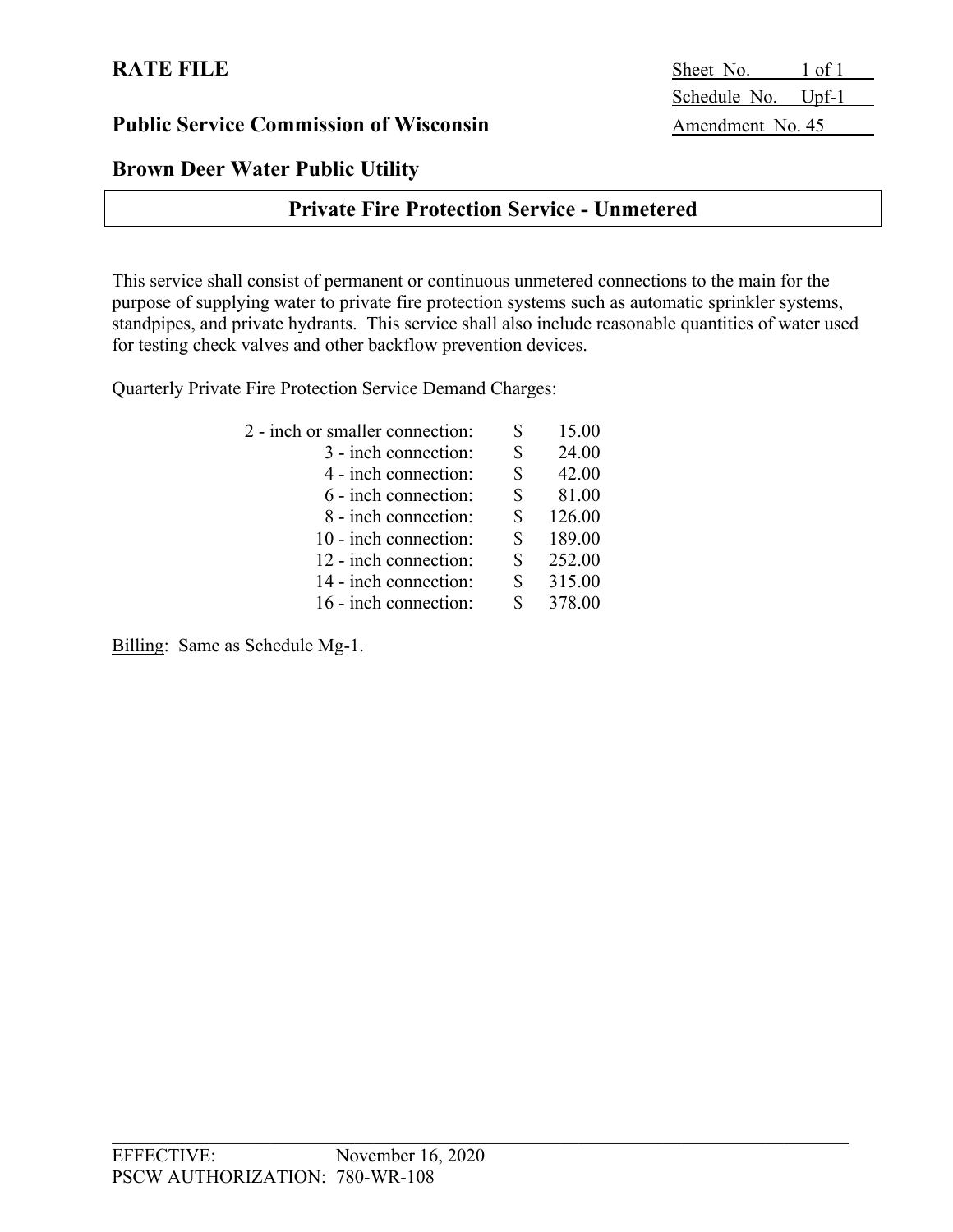**RATE FILE** Sheet No. 1 of 1 Schedule No. Mg-1

### **Brown Deer Water Public Utility**

### **General Service - Metered**

Quarterly Service Charges:

|    | 21.00  | 3 - inch meter:  | 189.00   |
|----|--------|------------------|----------|
|    | 21.00  | 4 - inch meter:  | 315.00   |
|    | 39.00  | 6 - inch meter:  | 555.00   |
|    | 51.00  | 8 - inch meter:  | 840.00   |
|    | 66.00  | 10 - inch meter: | 1,245.00 |
| S. | 108.00 | 12 - inch meter: | 1,650.00 |
|    |        |                  |          |

Plus Volume Charges:

| First | 50,000 gallons used each quarter: $$2.77$ per 1,000 gallons           |  |
|-------|-----------------------------------------------------------------------|--|
|       | Next $\,$ 450,000 gallons used each quarter: \$2.67 per 1,000 gallons |  |
|       | Over $500,000$ gallons used each quarter: \$2.57 per 1,000 gallons    |  |

Billing: Bills for water service are rendered quarterly and become due and payable upon issuance following the period for which service is rendered. A late payment charge of 3 percent but not less than 50 cents will be added to bills not paid within 20 days of issuance. This ONE-TIME 3 percent late payment charge will be applied only to any unpaid balance for the current billing period's usage. This late payment charge is applicable to all customers. The utility customer may be given a written notice that the bill is overdue no sooner than 20 days after the bill is issued and unless payment or satisfactory arrangement for payment is made within the next 10 days, service may be disconnected pursuant to Wis. Admin. Code ch. PSC 185.

Combined Metering: Volumetric meter readings will be combined for billing if the utility for its own convenience places more than one meter on a single water service lateral. Multiple meters placed for the purpose of identifying water not discharged into the sanitary sewer are not considered for utility convenience and shall not be combined for billing. This requirement does not preclude the utility from combining readings when metering configurations support such an approach. Meter readings from individually metered separate service laterals shall not be combined for billing purposes.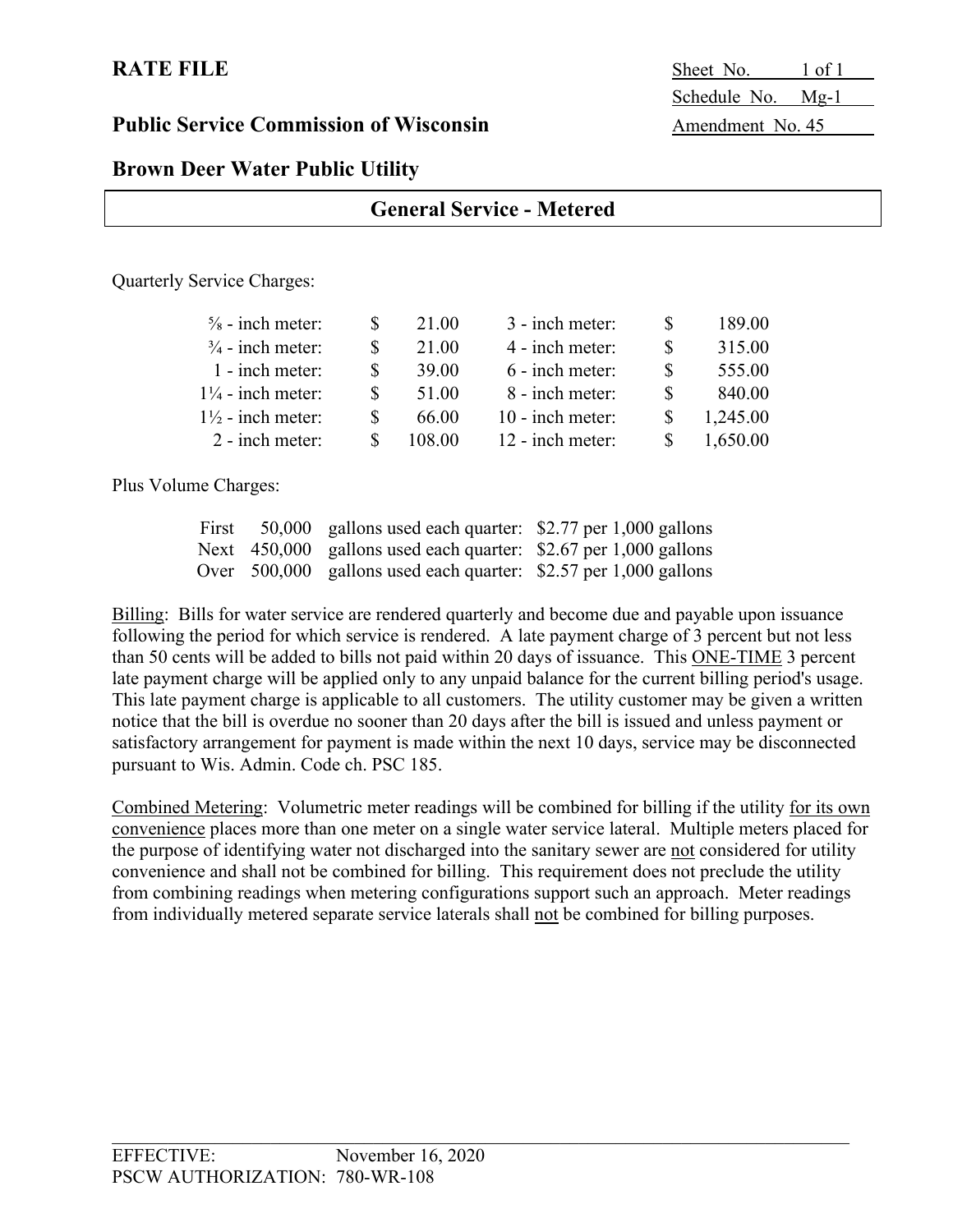# **Brown Deer Water Public Utility**

# **Non-Standard Meter Service**

The utility shall assess a charge of \$30.00 per quarter to a customer who is provided service under Schedule Mg-1 and who requests a non-standard meter. The utility may only charge a customer one NSM charge for customers with both water and electric services.

If a customer establishes service at a new location on which a standard meter is installed, and the customer requests non-standard meter service, the utility shall assess the customer a one-time charge, based on actual utility costs, for the installation of a non-standard meter.

If a customer requests initial service at a location where a non-standard meter is installed, the utility may not assess a charge for installing a standard meter. The utility may not charge an existing customer who chooses to convert from a non-standard meter to a standard meter.

Billing: Same as Schedule Mg-1.

**RATE FILE** Sheet No. 1 of 1 Schedule No. NSM-1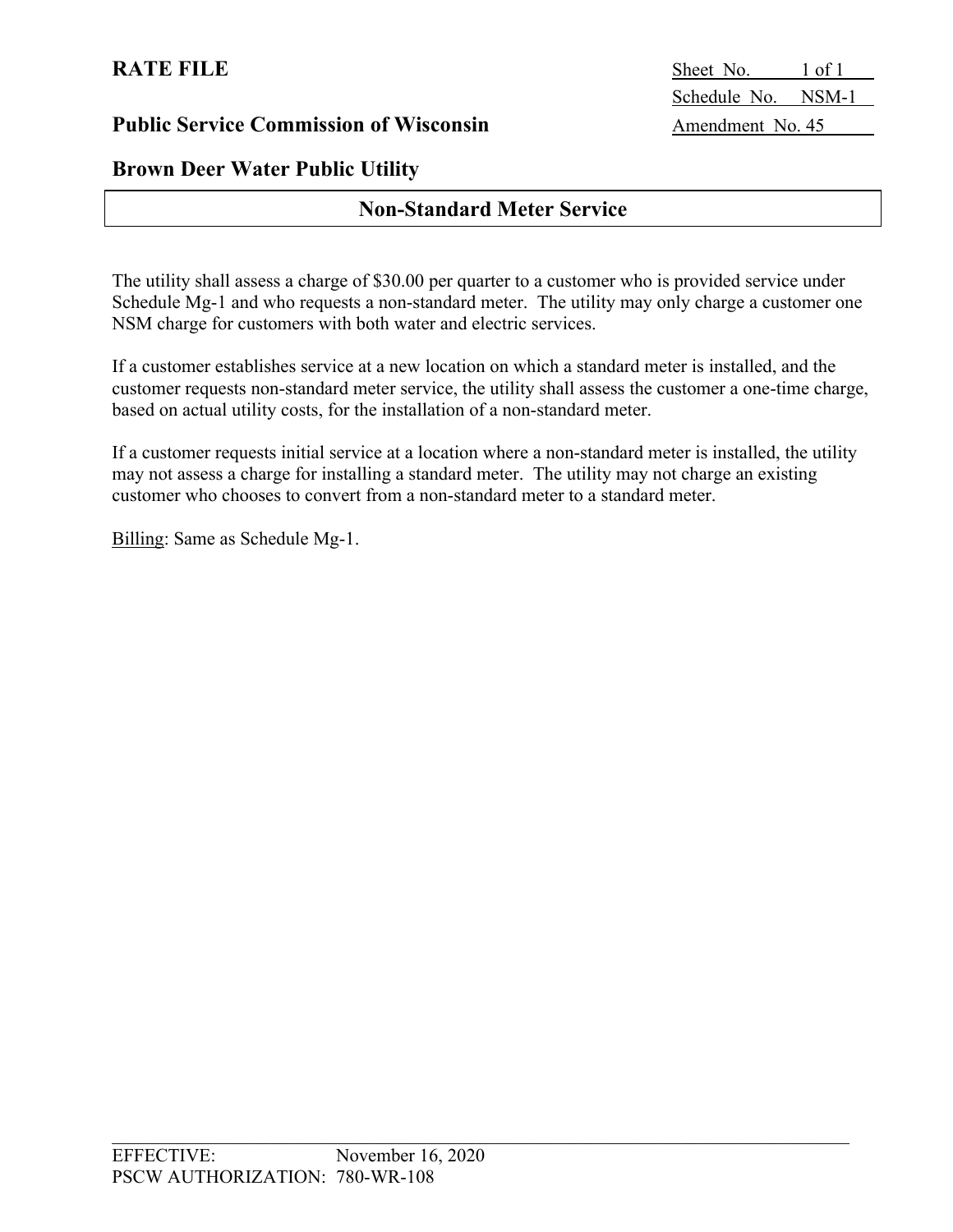**RATE FILE** Sheet No. 1 of 1 Schedule No. Am-1

# **Brown Deer Water Public Utility**

# **Additional Meter Rental Charge**

Upon request, the utility shall furnish and install additional meters to:

- A. Water service customers for the purpose of measuring the volume of water used that is not discharged into the sanitary sewer system; and
- B. Sewerage service customers who are not customers of the water utility for the purpose of determining the volume of sewage that is discharged into the sanitary sewer system.

The utility shall charge a meter installation charge of \$35.00 and a quarterly rental fee for the use of this additional meter.

Quarterly Additional Meter Rental Charges:

| $\frac{5}{8}$ - inch meter:  | S.            | 21.00    |
|------------------------------|---------------|----------|
| $\frac{3}{4}$ - inch meter:  | \$            | 21.00    |
| 1 - inch meter:              | $\mathbf S$   | 39.00    |
| $1\frac{1}{4}$ - inch meter: | $\mathbf{S}$  | 51.00    |
| $1\frac{1}{2}$ - inch meter: | $\mathcal{S}$ | 66.00    |
| 2 - inch meter:              |               | \$108.00 |

This schedule applies only if the additional meter is installed on the same service lateral as the primary meter and either:

- A. The additional meter is <sup>3</sup>/<sub>4</sub>-inch or smaller if the metering configuration is the Addition Method; or
- B. The additional meter is 2-inch or smaller for all other metering configurations.

If the additional meter is larger than 2-inch or larger than  $\frac{3}{4}$ -inch and installed in the Addition Method, each meter shall be treated as a separate account and Schedule Mg-1 rates shall apply.

Billing: Same as Schedule Mg-1.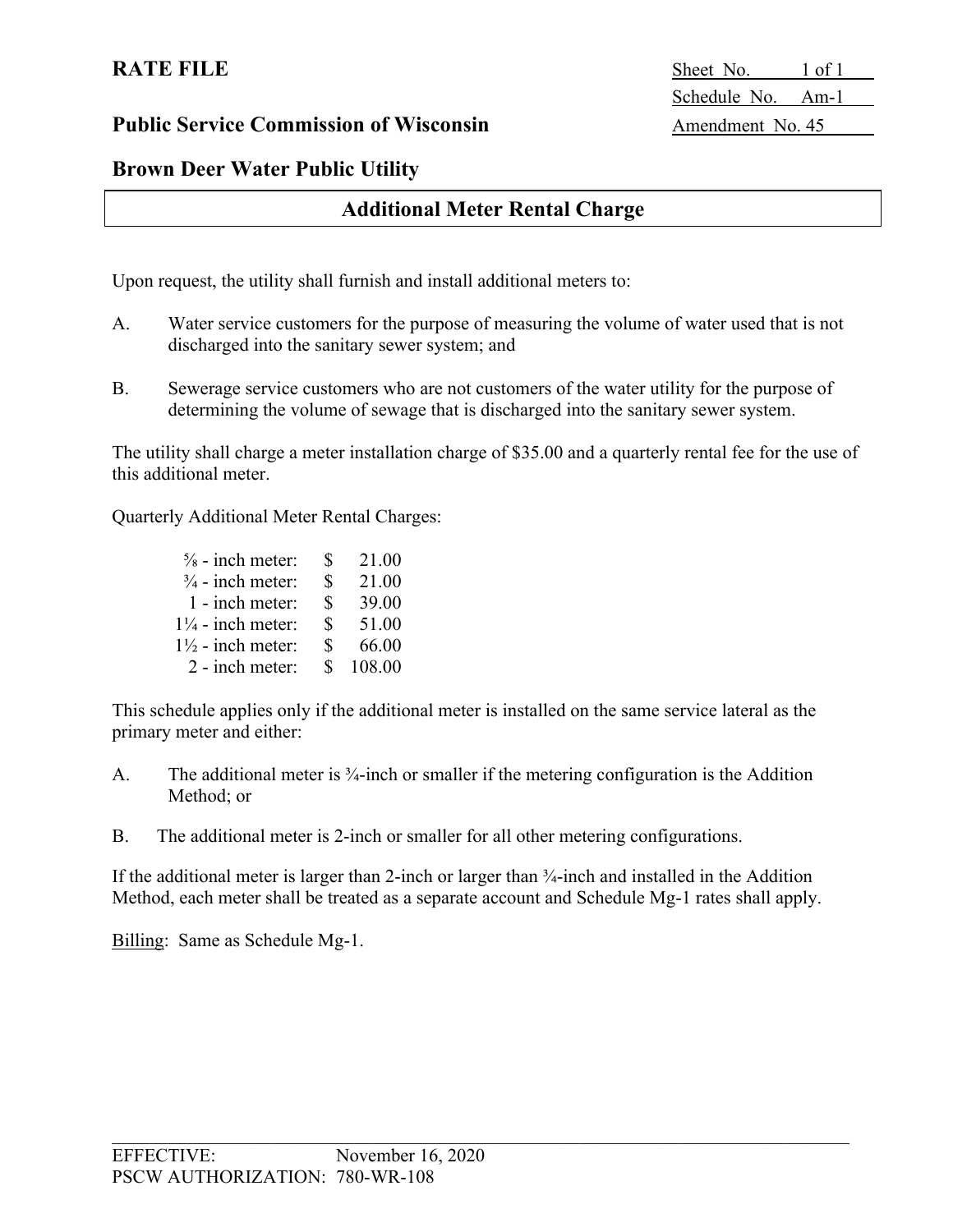# **Brown Deer Water Public Utility**

# **Other Charges**

Payment Not Honored by Financial Institution Charge: The utility shall assess a \$25.00 charge when a payment rendered for utility service is not honored by the customer's financial institution. This charge may not be in addition to, but may be inclusive of, other such charges when the payment was for multiple services.

Special Billing Charge: The utility shall assess a \$10.00 charge to the requestor to cover administrative expenses whenever an existing customer or the property owner requests a special billing outside of the normal utility billing. This charge may not be assessed to a new customer.

Special Meter Reading Charge: The utility shall assess a \$30.00 charge to the requestor whenever an existing customer or the property owner requests a special meter reading by utility personnel on a date other than the regularly scheduled meter reading. This charge may not be assessed if the customer or the property owner provides the meter reading. This charge may not be assessed to a new customer.

Real Estate Closing Account Charge: The utility shall assess a \$5.00 charge whenever a customer or the customer's agent requests written documentation from the utility of the customer's account status in connection with a real estate closing.

Billing: Same as Schedule Mg-1.

**RATE FILE** Sheet No. 1 of 1 Schedule No. OC-1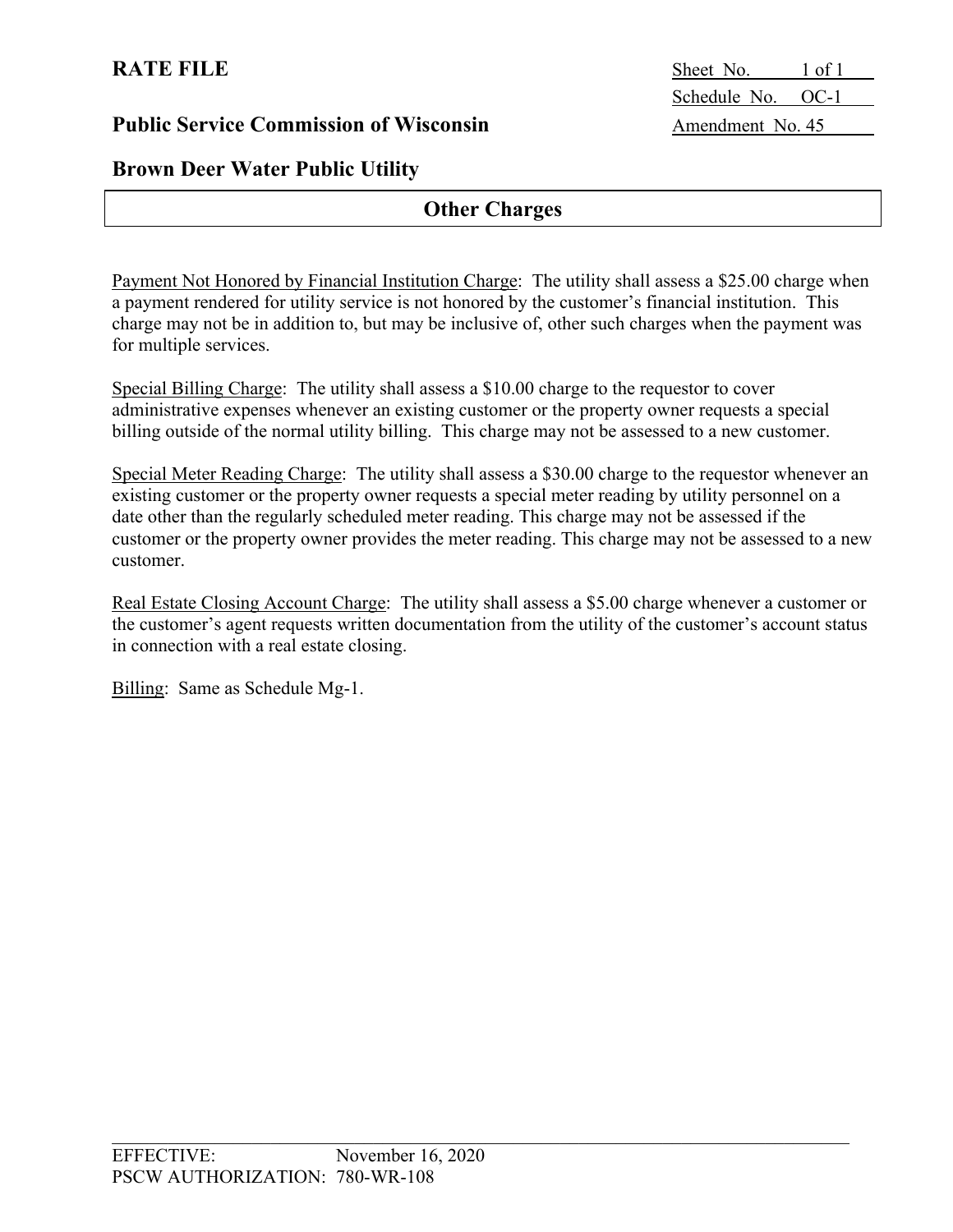# **Brown Deer Water Public Utility**

# **Public Service**

#### Metered Service

Water used by the Village of Brown Deer on an intermittent basis for flushing sewers, street washing, flooding skating rinks, drinking fountains, etc., shall be metered and billed according to the rates set forth in Schedule Mg-1.

#### Unmetered Service

Where it is impossible to meter the service, the utility shall estimate the volume of water used based on the pressure, size of opening, and the period of time the water is used. The estimated quantity shall be billed at the volumetric rates set forth in Schedule Mg-1, excluding any service charges.

Billing: Same as Schedule Mg-1.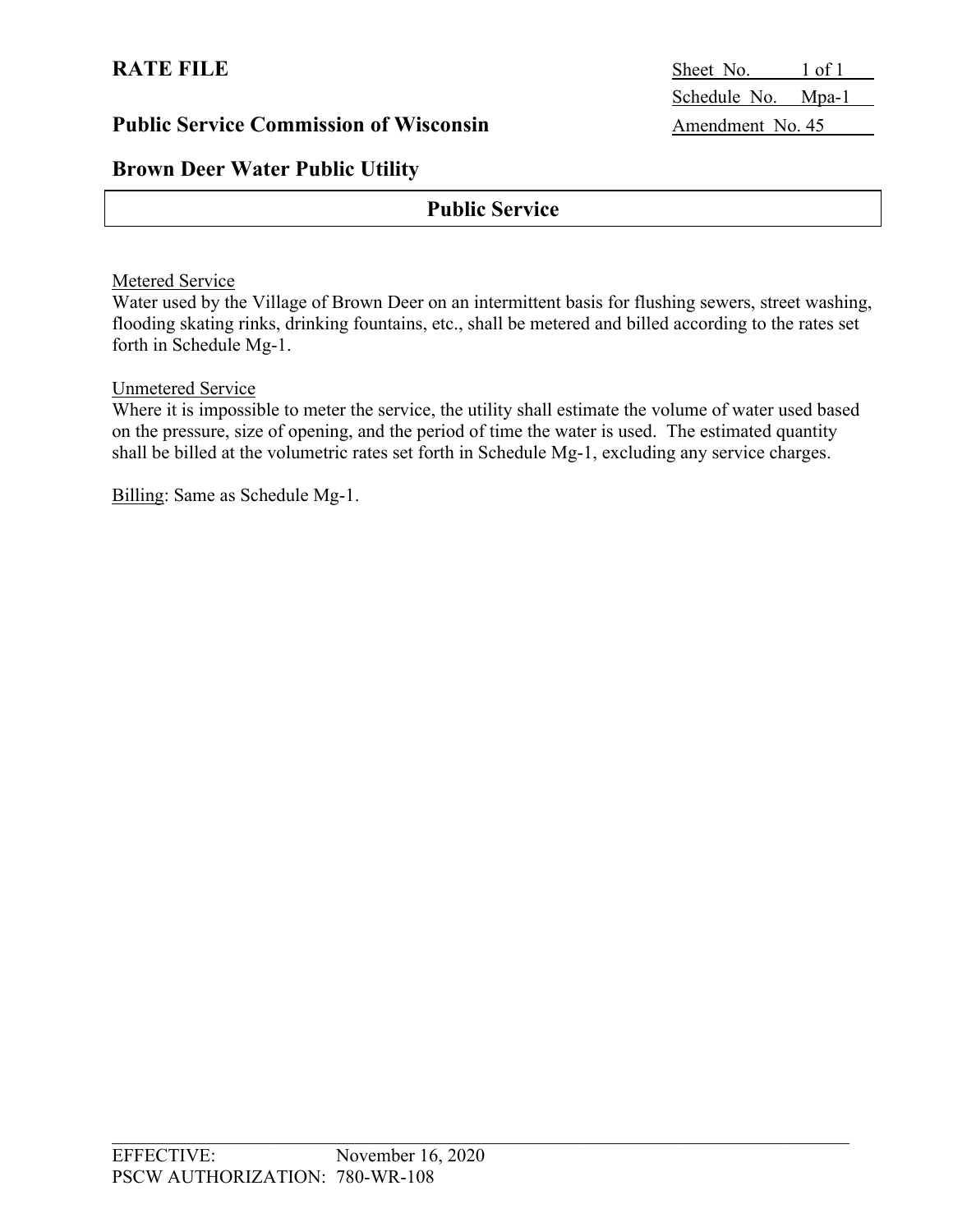# **Brown Deer Water Public Utility**

# **General Water Service - Unmetered**

Service may be supplied temporarily on an unmetered basis where the utility cannot immediately install a water meter, including water used for construction. Unmetered service shall be billed the amount that would be charged to a metered residential customer using 13,000 gallons of water quarterly under Schedule Mg-1, including the service charge for a ⅝-inch meter. If the utility determines that actual usage exceeds 13,000 gallons of water quarterly, an additional charge for the estimated excess usage shall be made according to the rates under Schedule Mg-1.

This schedule applies only to customers with a 1-inch or smaller service connection. For customers with a larger service connection, the utility shall install a temporary meter and charges shall be based on the rates set forth under Schedule Mg-1.

Billing: Same as Schedule Mg-1.

**RATE FILE** Sheet No. 1 of 1 Schedule No. Ug-1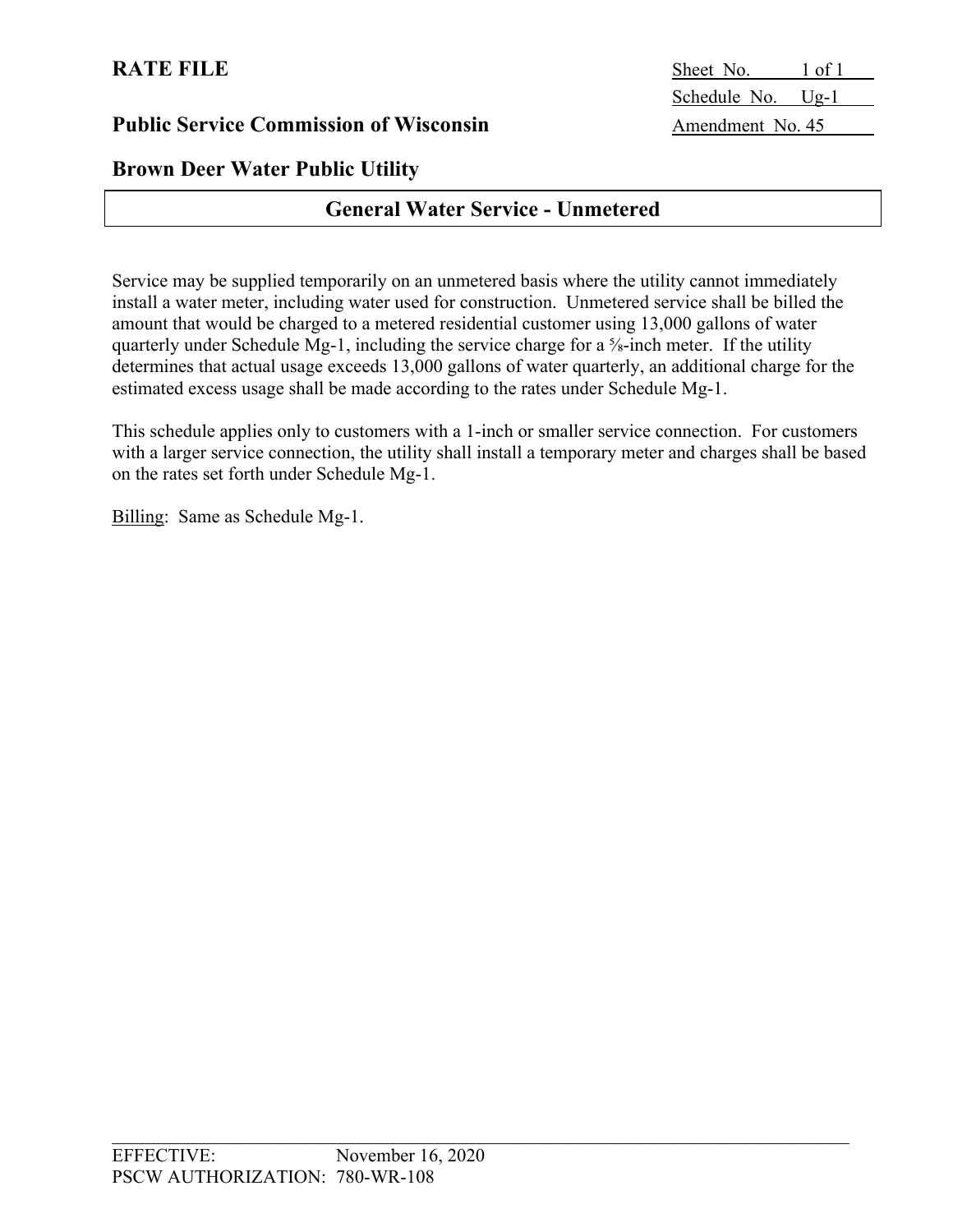# **Brown Deer Water Public Utility**

# **Seasonal Service**

Seasonal customers are general service customers who voluntarily request disconnection of water service and who resume service at the same location within 12 months of the disconnection, unless service has been provided to another customer at that location in the intervening period. The utility shall bill seasonal customers the applicable service charges under Schedule Mg-1 year-round, including the period of temporary disconnection.

Seasonal service shall include customers taking service under Schedule Mg-1, Schedule Ug-1, or Schedule Am-1.

Upon reconnection, the utility shall apply a charge under Schedule R-1 and require payment of any unpaid charges under this schedule.

Billing: Same as Schedule Mg-1, unless the utility and customer agree to an alternative payment schedule for the period of voluntary disconnection.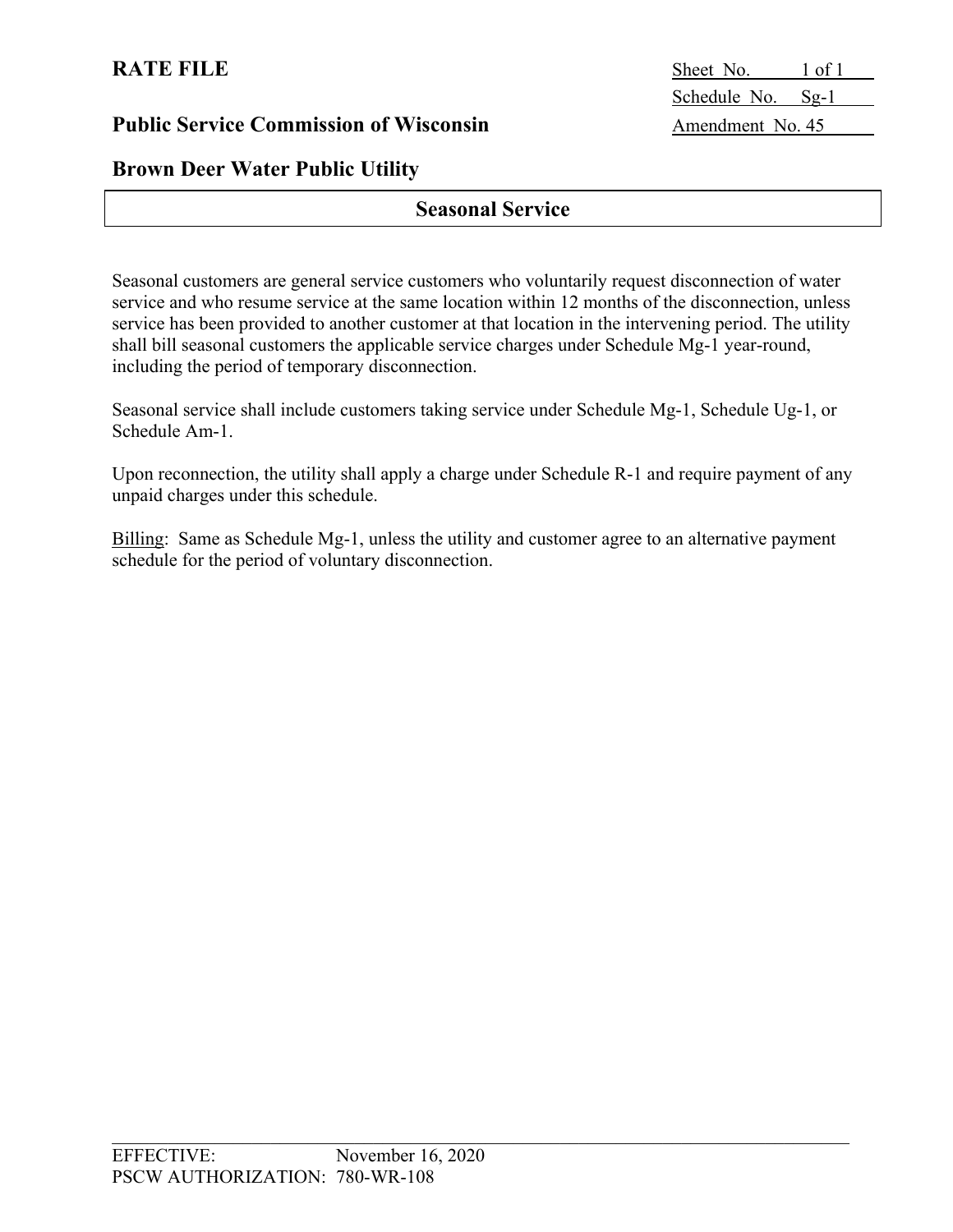**RATE FILE** Sheet No. 1 of 1 Schedule No. BW-1

### **Brown Deer Water Public Utility**

### **Bulk Water**

All bulk water supplied from the water system through hydrants or other connections shall be metered or estimated by the utility. Utility personnel or a party approved by the utility shall supervise the delivery of water.

Bulk water sales are:

- A. Water supplied by tank trucks or from hydrants for the purpose of extinguishing fires outside the utility's service area;
- B. Water supplied by tank trucks or from hydrants for purposes other than extinguishing fires, such as water used for irrigation or filling swimming pools; or,
- C. Water supplied from hydrants or other temporary connections for general service type applications, except that Schedule Ug-1 applies for water supplied for construction purposes.

A service charge of \$35.00 and a charge for the volume of water used shall be billed to the party using the water. The volumetric charge shall be calculated using the highest volumetric rate for residential customers under Schedule Mg-1. In addition, for meters that are assigned to bulk water customers for more than 7 days, the applicable service charge in Schedule Mg-1 will apply after the first 7 days.

The water utility may require a reasonable deposit for the temporary use of its equipment under this and other rate schedules. The deposit(s) collected shall be refunded upon return of the utility's equipment. Damaged or lost equipment shall be repaired or replaced at the customer's expense.

Billing: Same as Schedule Mg-1.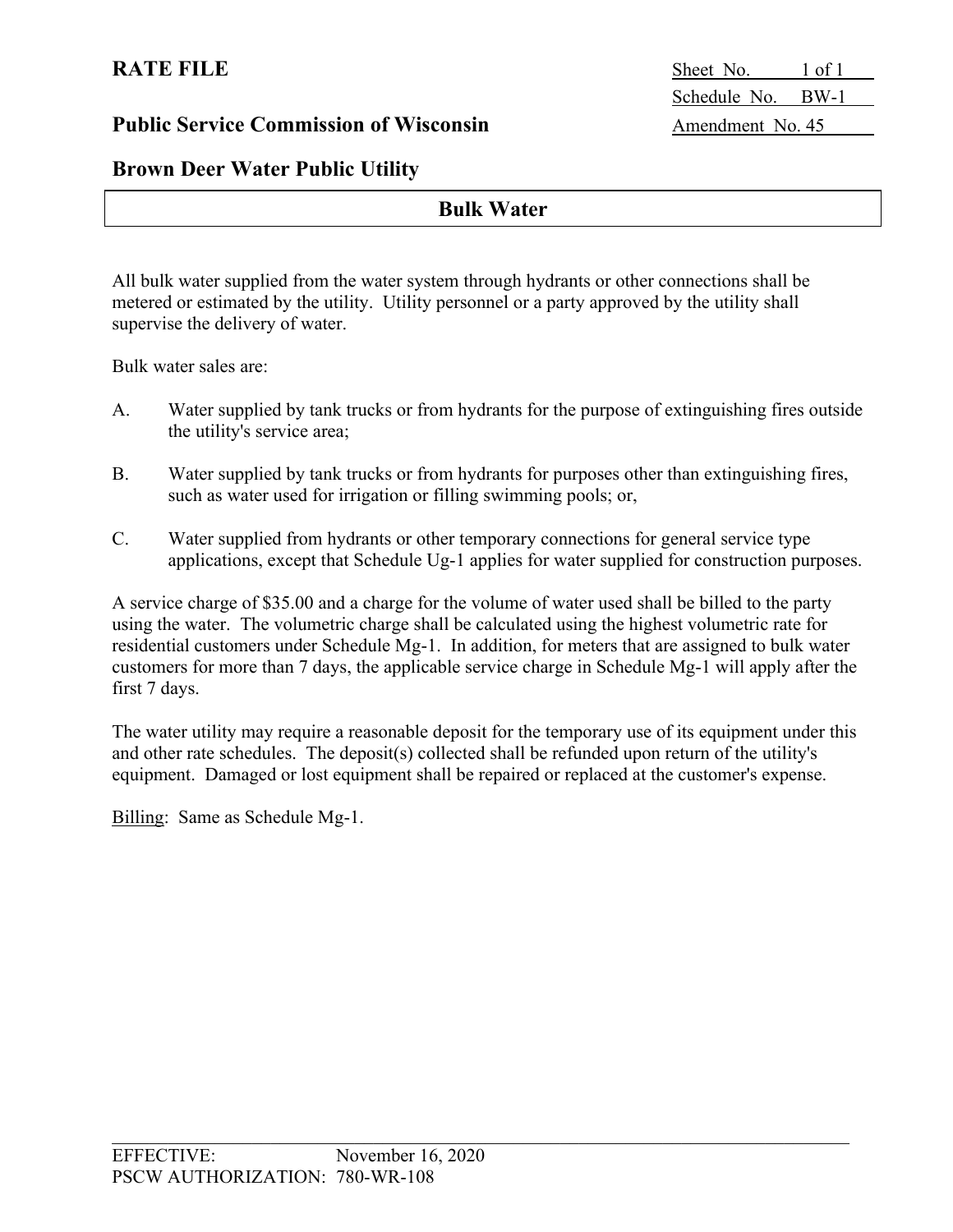# **Brown Deer Water Public Utility**

# **Reconnection Charges**

The utility shall assess a charge to reconnect a customer, which includes reinstalling a meter and turning on the valve at the curb stop, if necessary. A utility may not assess a charge for disconnecting a customer.

| During normal business hours: | \$35.00 |
|-------------------------------|---------|
| After normal business hours:  | \$52.50 |

Billing: Same as Schedule Mg-1.

**RATE FILE** Sheet No. 1 of 1 Schedule No. R-1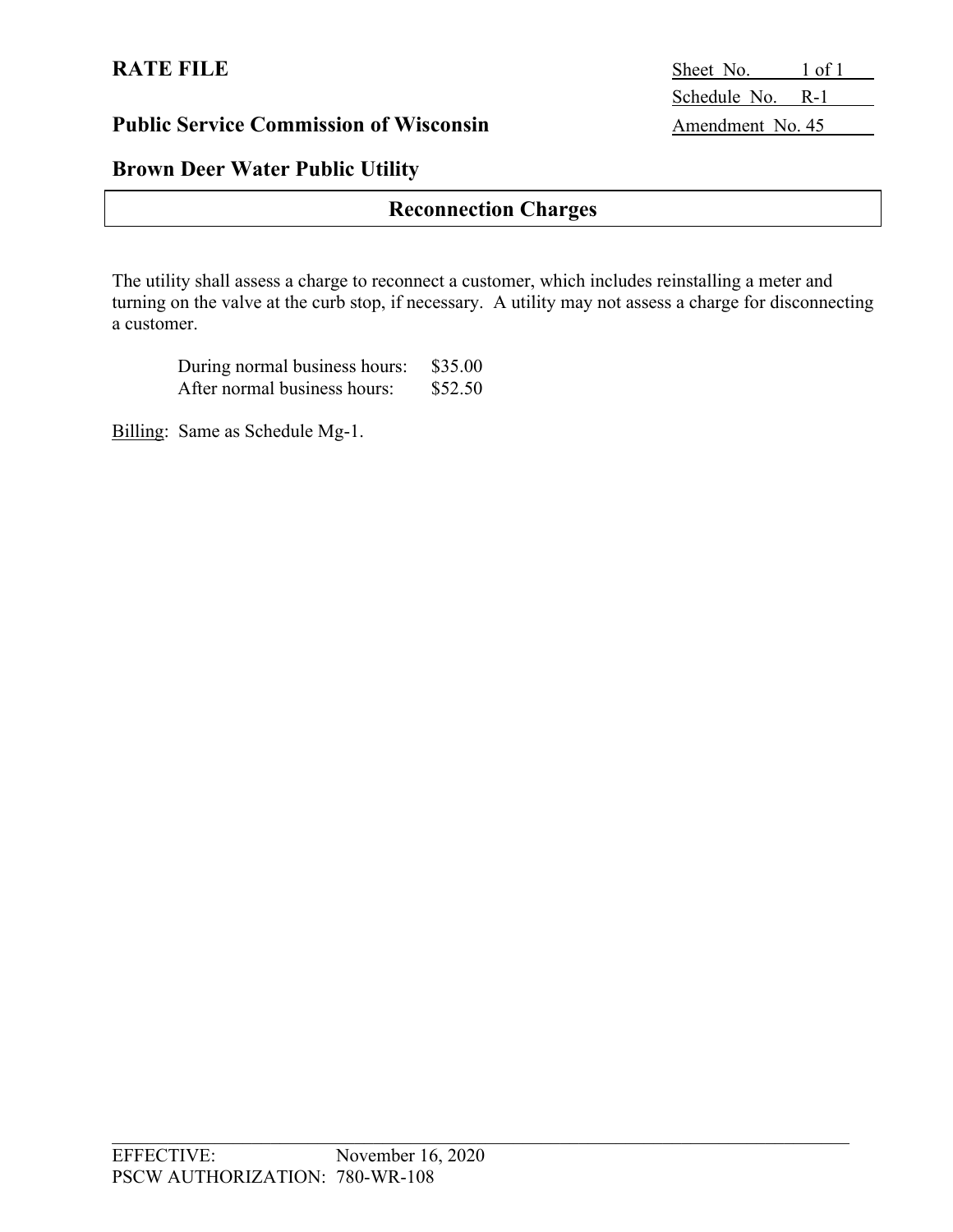# **Brown Deer Water Public Utility**

# **Water Lateral Installation Charge**

The utility shall charge a customer for the actual cost of installing a water service lateral from the main through curb stop and box if these costs are not contributed as part of a subdivision development or otherwise recovered under Wis. Stats. Chapter 66.

Billing: Same as Schedule Mg-1.

**RATE FILE** Sheet No. 1 of 1 Schedule No. Cz-1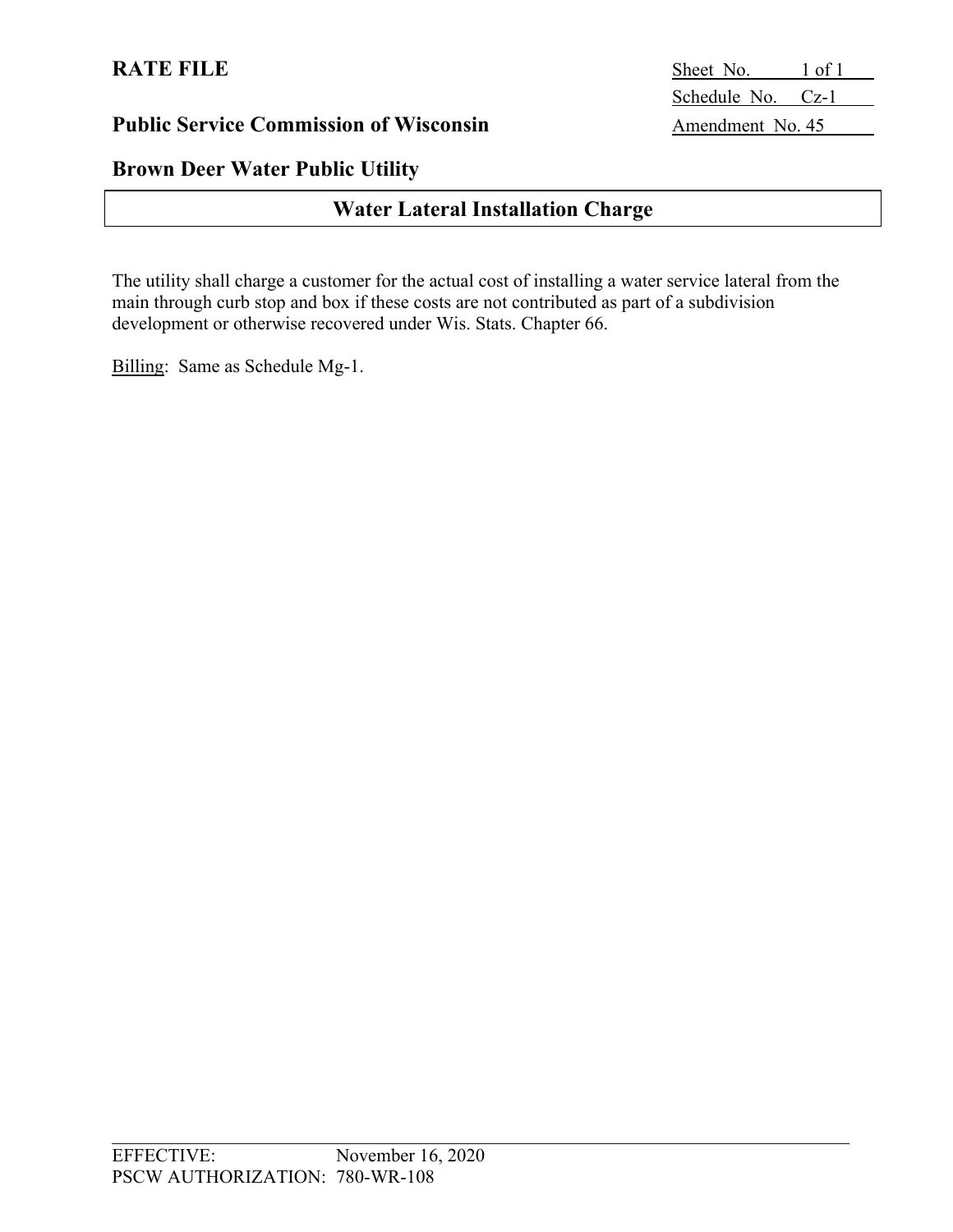# **Brown Deer Water Public Utility**

# **Water Utility Operating Rules**

#### Compliance with Rules

All persons now receiving water service from this water utility, or who may request service in the future, shall be considered as having agreed to be bound by the rules and regulations as filed with the Public Service Commission of Wisconsin.

#### Establishment of Service

Application for water service may be made in writing on a form furnished by the water utility. The application will contain the legal description of the property to be served, the name of the owner, the exact use to be made of the service, and the size of the service lateral and meter desired. Note particularly any special refrigeration, fire protection, or water-consuming air-conditioning equipment.

Service will be furnished only if (1) the premises have a frontage on a properly platted street or public strip in which a cast iron or other long-life water main has been laid, or where the property owner has agreed to and complied with the provisions of the water utility's filed main extension rule, (2) the property owner has installed or agrees to install a service lateral from the curb stop to the point of use that is not less than 6 feet below the surface of an established or proposed grade and meets the water utility's specifications, and (3) the premises have adequate piping beyond the metering point.

The owner of a multi-unit dwelling has the option of being served by individual metered water service to each unit. The owner, by selecting this option, is required to provide interior plumbing and meter settings to enable individual metered service to each unit and individual disconnection without affecting service to other units. Each meter and meter connection will be treated as a separate water utility account for the purpose of the filed rules and regulations.

No division of the water service lateral to any lot or parcel of land shall be made for the extension and independent metering of the supply to an adjoining lot or parcel of land. Except for duplexes, no division of a water service lateral shall be made at the curb for separate supplies for two or more separate premises having frontage on any street or public service strip, whether owned by the same or different parties. Duplexes may be served by one lateral provided (1) individual metered service and disconnection is provided and (2) it is permitted by local ordinance.

Buildings used in the same business, located on the same parcel, and served by a single lateral may have the customer's water supply piping installed to a central point so that volume can be metered in one place.

The water utility may withhold approval of any application where full information of the purpose of such supply is not clearly indicated and set forth by the applicant property owner.

**RATE FILE** Sheet No. 1 of 10 Schedule No. X-1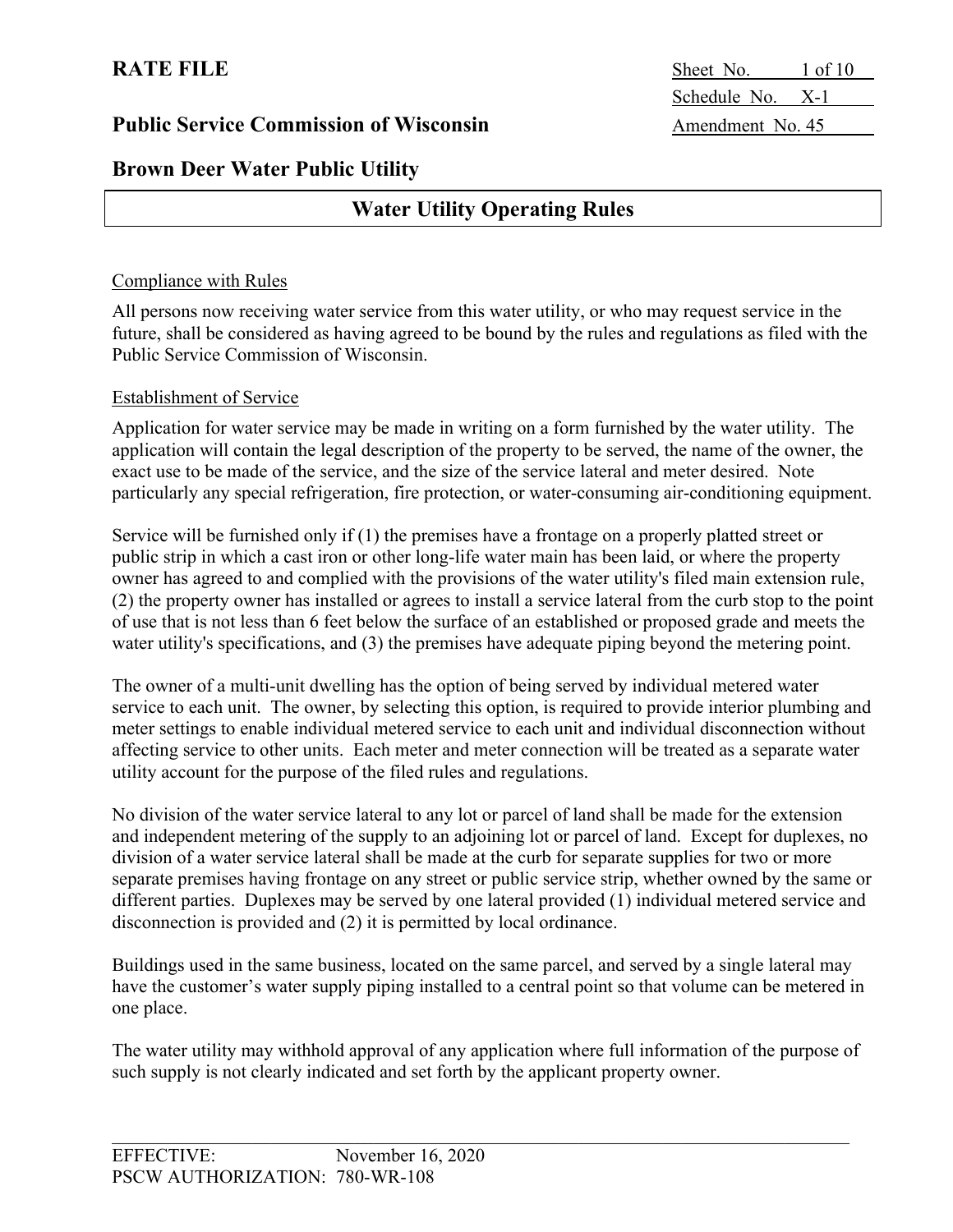# **Brown Deer Water Public Utility**

# **Water Utility Operating Rules**

#### Reconnection of Service

Where the water utility has disconnected service at the customer's request, a reconnection charge shall be made when the customer requests reconnection of service. See Schedule R-1 for the applicable rate.

A reconnection charge shall also be required from customers whose services are disconnected (shut off at curb stop box) because of nonpayment of bills when due. See Schedule R-1 for the applicable rate.

If reconnection is requested for the same location by any member of the same household, or, if a place of business, by any partner of the same business, it shall be considered as the same customer.

#### Temporary Metered Service, Meter, and Deposits

An applicant for temporary water service on a metered basis shall make and maintain a monetary deposit for each meter installed as security for payment for use of water and for such other charges which may arise from the use of the supply. A charge shall be made for setting the valve and furnishing and setting the meter. See Schedule BW-1 for the applicable rate.

#### Water for Construction

When water is requested for construction purposes or for filling tanks or other such uses, an application shall be made to the water utility, in writing, giving a statement of the amount of construction work to be done or the size of the tank to be filled, etc. Payment for the water for construction may be required in advance at the scheduled rates. The service lateral must be installed into the building before water can be used. No connection with the service lateral at the curb shall be made without special permission from the water utility. In no case will any employee of the water utility turn on water for construction work unless the contractor has obtained permission from the water utility.

Customers shall not allow contractors, masons, or other persons to take unmetered water from their premises without permission from the water utility. Any customer failing to comply with this provision may have water service discontinued and will be responsible for the cost of the estimated volume of water used.

**RATE FILE** Sheet No. 2 of 10 Schedule No. X-1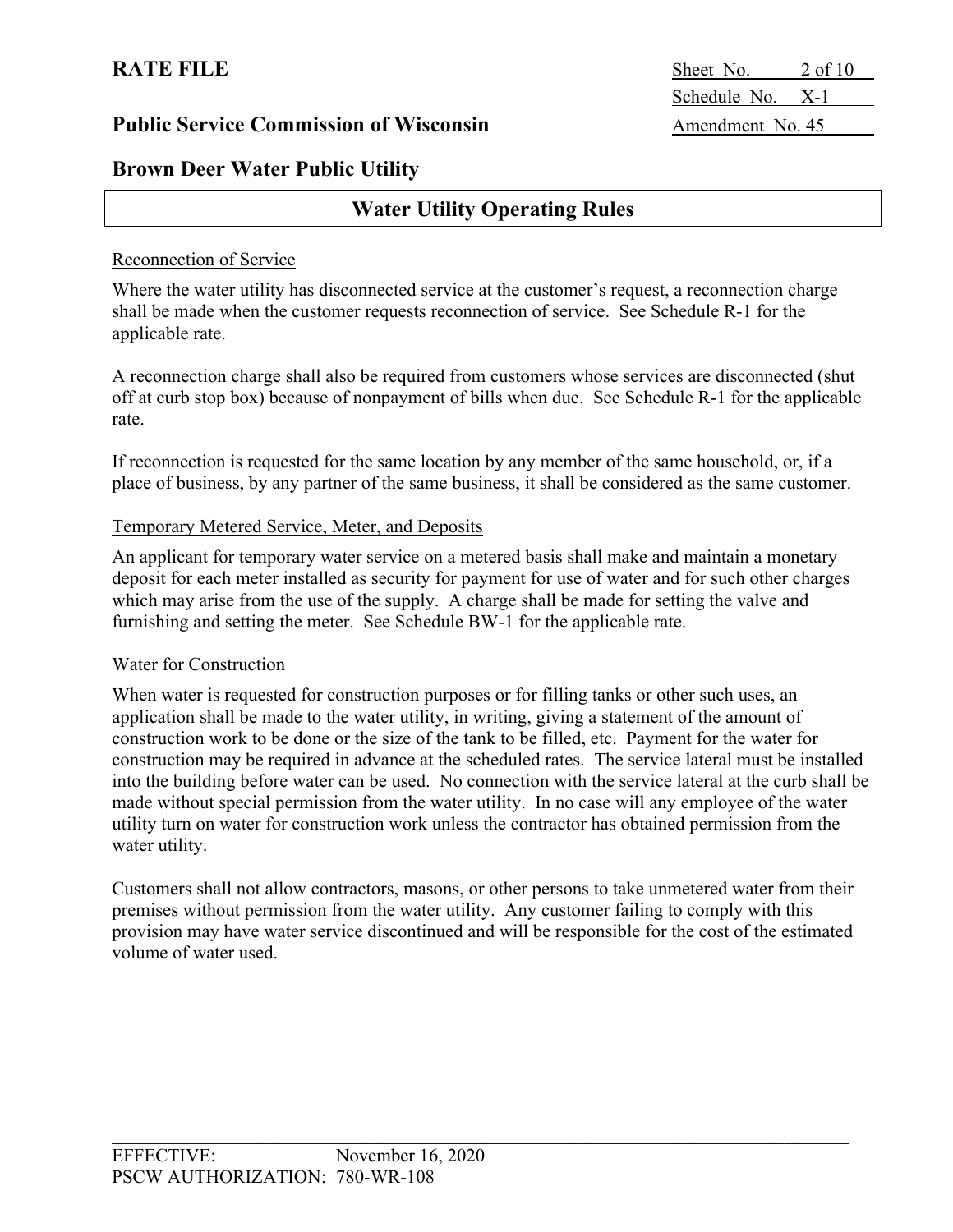# **Brown Deer Water Public Utility**

# **Water Utility Operating Rules**

#### Use of Hydrants

In cases where no other supply is available, permission may be granted by the water utility to use a hydrant. No hydrant shall be used until the proper meter and valve are installed. In no case shall any valve be installed or moved except by an employee of the water utility.

Before a valve is set, payment must be made for its setting and for the water to be used at the scheduled rates. Where applicable, see Schedule BW-1 for deposits and charges. Upon completing the use of the hydrant, the customer must notify the water utility to that effect.

#### Operation of Valves and Hydrants and Unauthorized Use of Water - Penalty

Any person who shall, without authority of the water utility, allow contractors, masons, or other unauthorized persons to take water from their premises, operate any valve connected with the street or supply mains, or open any fire hydrant connected with the distribution system, except for the purpose of extinguishing fire, or who shall wantonly damage or impair the same, shall be subject to a fine as provided by municipal ordinance. Utility permission for the use of hydrants applies only to such hydrants that are designated for the specific use.

#### Refunds of Monetary Deposits

All money deposited as security for payment of charges arising from the use of temporary water service on a metered basis, or for the return of a hydrant valve and fixtures if the water is used on an unmetered basis, will be refunded to the depositor on the termination of the use of water, the payment of all charges levied against the depositor, and the return of the water utility's equipment.

#### Service Laterals

No water service lateral shall be laid through any trench having cinders, rubbish, rock or gravel fill, or any other material which may cause injury to or disintegration of the service lateral, unless adequate means of protection are provided by sand filling or such other insulation as may be approved by the water utility. Service laterals passing through curb or retaining walls shall be adequately safeguarded by provision of a channel space or pipe casing not less than twice the diameter of the service connection. The space between the service lateral and the channel or pipe casing shall be filled and lightly caulked with an oakum, mastic cement, or other resilient material and made impervious to moisture.

In backfilling the pipe trench, the service lateral must be protected against injury by carefully hand tamping the ground filling around the pipe. There should be at least 6 inches of ground filling over the pipe, and it should be free from hard lumps, rocks, stones, or other injurious material.

**RATE FILE** Sheet No. 3 of 10 Schedule No. X-1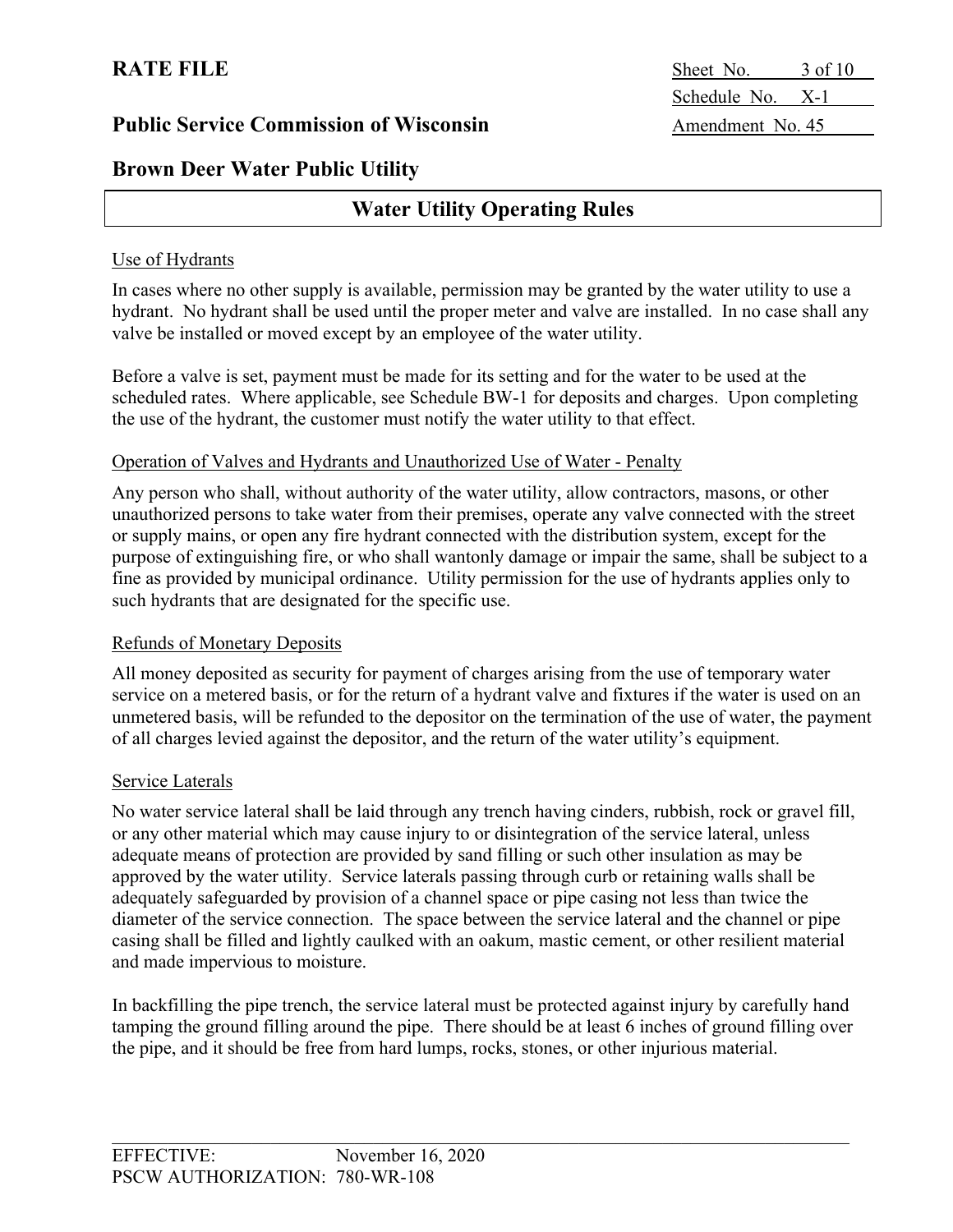# **Brown Deer Water Public Utility**

# **Water Utility Operating Rules**

#### Service Laterals (continued)

All water service laterals shall be of undiminished size from the street main into the point of meter placement. Beyond the meter outlet valve, the piping shall be sized and proportioned to provide, on all floors, at all times, an equitable distribution of the water supply for the greatest probable number of fixtures or appliances operating simultaneously.

#### Replacement and Repair of Service Laterals

The service lateral from the main to and through the curb stop will be maintained and kept in repair and, when worn out, replaced at the expense of the water utility. The property owner shall maintain the service lateral from the curb stop to the point of use.

If an owner fails to repair a leaking or broken service lateral from the curb to the point of metering or use within such time as may appear reasonable to the water utility after notification has been served on the owner by the water utility, the water will be shut off and will not be turned on again until the repairs have been completed.

#### Abandonment of Service

If a property owner changes the use of a property currently receiving water service such that water service will no longer be needed in the future, the water utility may require the abandonment of the water service at the water main. In such case, the property owner may be responsible for all removal and/or repair costs, including the water main and the utility portion of the water service lateral.

#### Charges for Water Wasted Due to Leaks

See Wis. Admin. Code § PSC 185.35 or Schedule X-4, if applicable.

#### Thawing Frozen Service Laterals

See Wis. Admin. Code § PSC 185.88 or Schedule X-4, if applicable.

#### Curb Stop Boxes

The curb stop box is the property of the water utility. The water utility is responsible for its repair and maintenance. This includes maintaining, through adjustment, the curb stop box at an appropriate grade level where no direct action by the property owner or occupant has contributed to an elevation problem. The property owner is responsible for protecting the curb stop box from situations that could obstruct access to it or unduly expose it to harm. The water utility shall not be liable for failure to locate the curb stop box and shut off the water in case of a leak on the owner's premises.

**RATE FILE** Sheet No. 4 of 10 Schedule No. X-1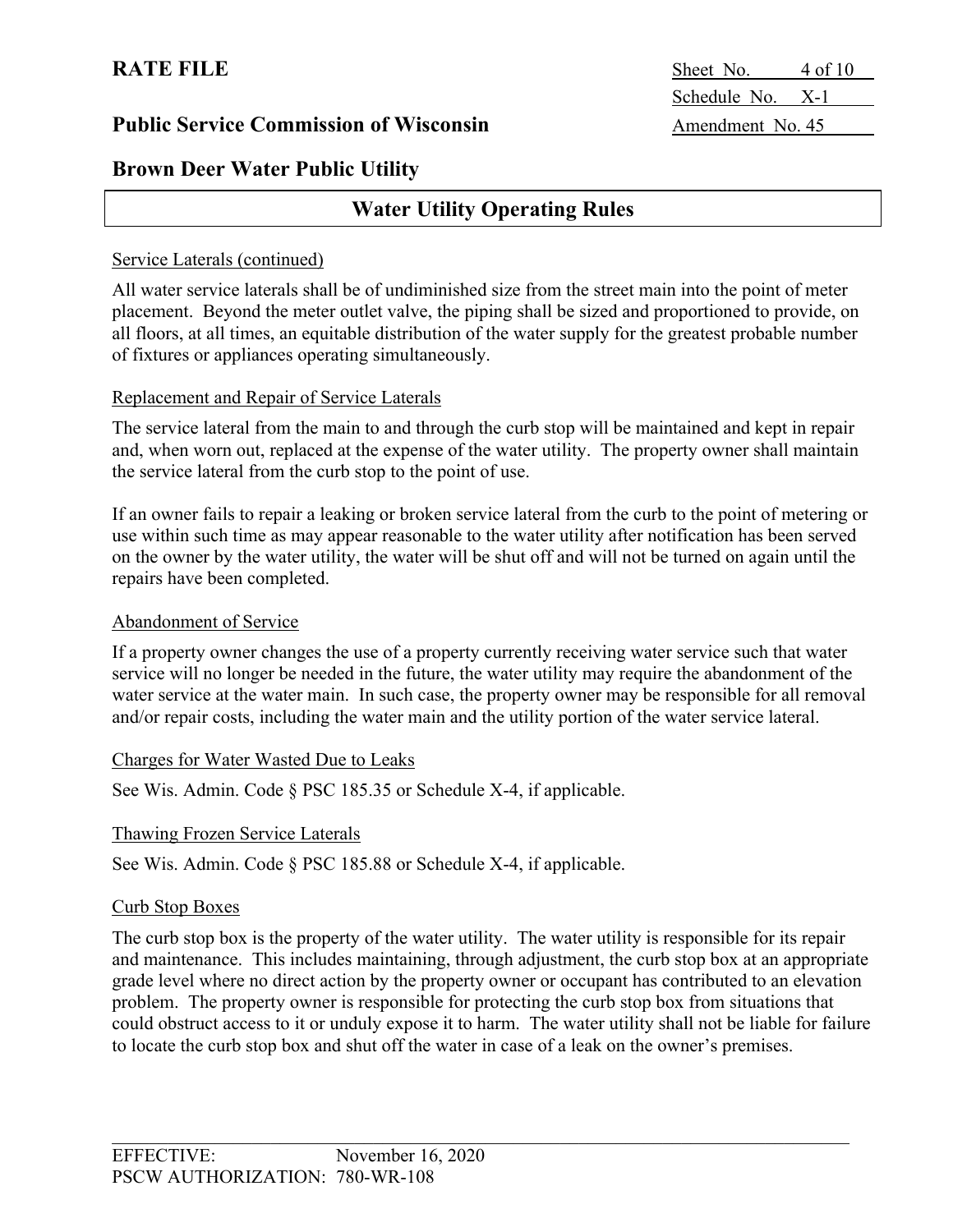**Brown Deer Water Public Utility**

# **Water Utility Operating Rules**

#### Installation of Meters

Meters will be owned, furnished, and installed by the water utility or a utility-approved contractor and are not to be disconnected or tampered with by the customer. All meters shall be so located that they shall be protected from obstructions and permit ready access for reading, inspection, and servicing, such location to be designated or approved by the water utility. All piping within the building must be supplied by the owner. Where additional meters are desired by the owner, the owner shall pay for all piping. Where applicable, see Schedule Am-1 for rates.

#### Repairs to Meters

Meters will be repaired by the water utility, and the cost of such repairs caused by ordinary wear and tear will be borne by the water utility.

Repair of any damage to a meter resulting from the carelessness of the owner of the premises, owner's agent, or tenant, or from the negligence of any one of them to properly secure and protect same, including any damage that may result from allowing a water meter to become frozen or to be damaged from the presence of hot water or steam in the meter, shall be paid for by the customer or the owner of the premises.

#### Service Piping for Meter Settings

Where the original service piping is installed for a new metered customer, where existing service piping is changed for the customer's convenience, or where a new meter is installed for an existing unmetered customer, the owner of the premises at his/her expense shall provide a suitable location and the proper connections for the meter. The meter setting and associated plumbing shall comply with the water utility's standards. The water utility should be consulted as to the type and size of the meter setting.

#### Turning on Water

The water may only be turned on for a customer by an authorized employee of the water utility. Plumbers may turn the water on to test their work, but upon completion must leave the water turned off.

#### Sprinkling Restrictions and Emergency Water Conditions

Where the municipality has a policy regarding sprinkling restrictions and/or emergency water conditions, failure to comply with such may result in disconnection of service.

See Wis. Admin. Code § PSC 185.37.

**RATE FILE** Sheet No. 5 of 10 Schedule No. X-1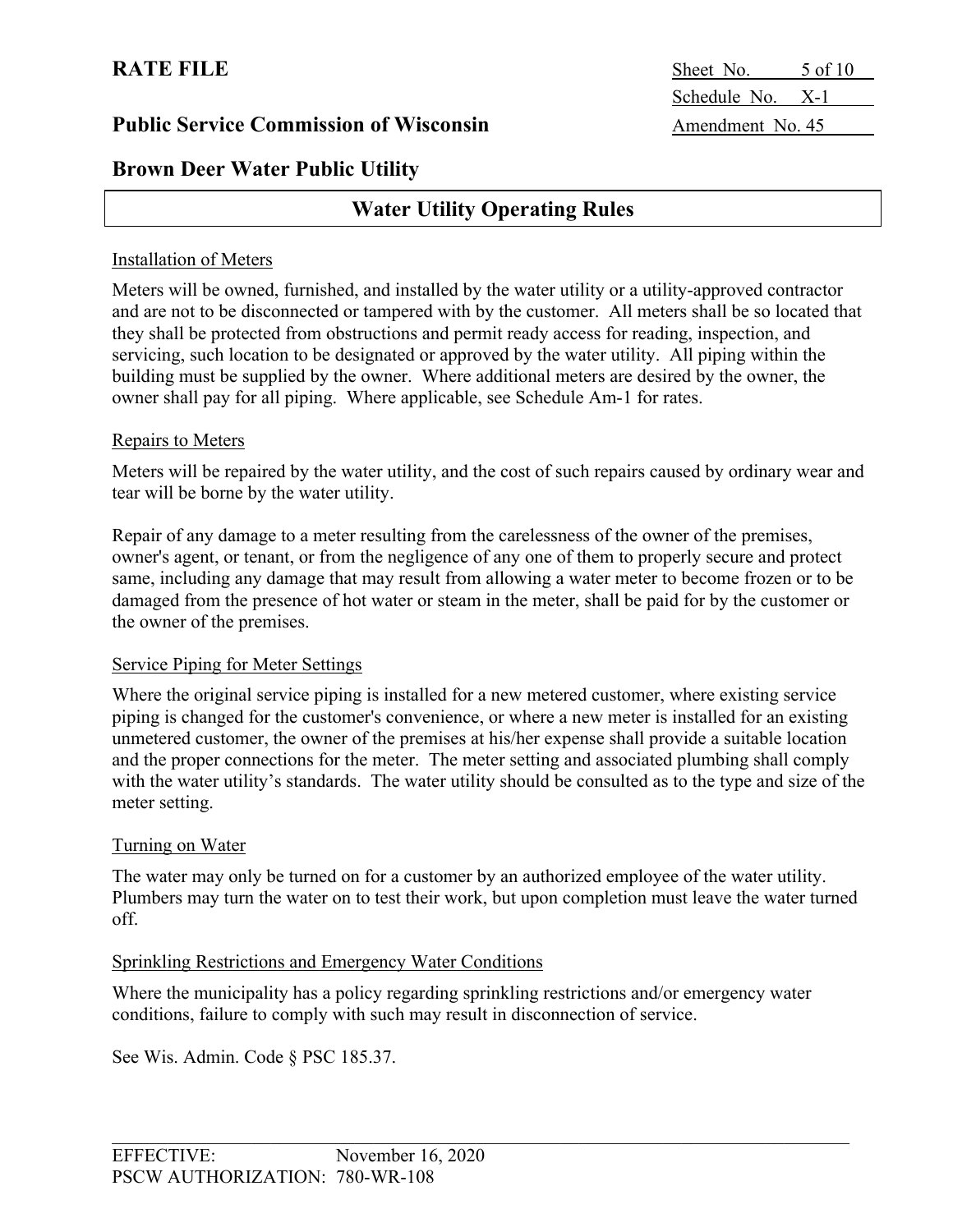# **Brown Deer Water Public Utility**

# **Water Utility Operating Rules**

#### Failure to Read Meters

Where the water utility is unable to read a meter, the fact will be plainly indicated on the bill, and either an estimated bill will be computed or the minimum charge applied. The difference shall be adjusted when the meter is again read, that is, the bill for the succeeding billing period will be computed with the gallons or cubic feet in each block of the rate schedule doubled, and credit will be given on that bill for the amount of the bill paid the preceding period. Only in unusual cases shall more than three consecutive estimated or minimum bills be rendered.

If the meter is damaged (see Surreptitious Use of Water) or fails to operate, the bill will be based on the average use during the past year, unless there is some reason why the use is not normal. If the average use cannot be properly determined, the bill will be estimated by some equitable method.

See Wis. Admin. Code § PSC 185.33.

Complaint Meter Tests

See Wis. Admin. Code § PSC 185.77.

#### Inspection of Premises

During reasonable hours, any officer or authorized employee of the water utility shall have the right of access to the premises supplied with service for the purpose of inspection or for the enforcement of the water utility's rules and regulations. Whenever appropriate, the water utility will make a systematic inspection of all unmetered water taps for the purpose of checking waste and unnecessary use of water.

See Wis. Stat. § 196.171.

#### Vacation of Premises

When premises are to be vacated, the water utility shall be notified, in writing, at once, so that it may remove the meter and shut off the water supply at the curb stop. The owner of the premises shall be liable for prosecution for any damage to the water utility's property. See "Abandonment of Service" in Schedule X-1 for further information.

#### Deposits for Residential Service

See Wis. Admin. Code § PSC 185.36.

**RATE FILE** Sheet No. 6 of 10 Schedule No. X-1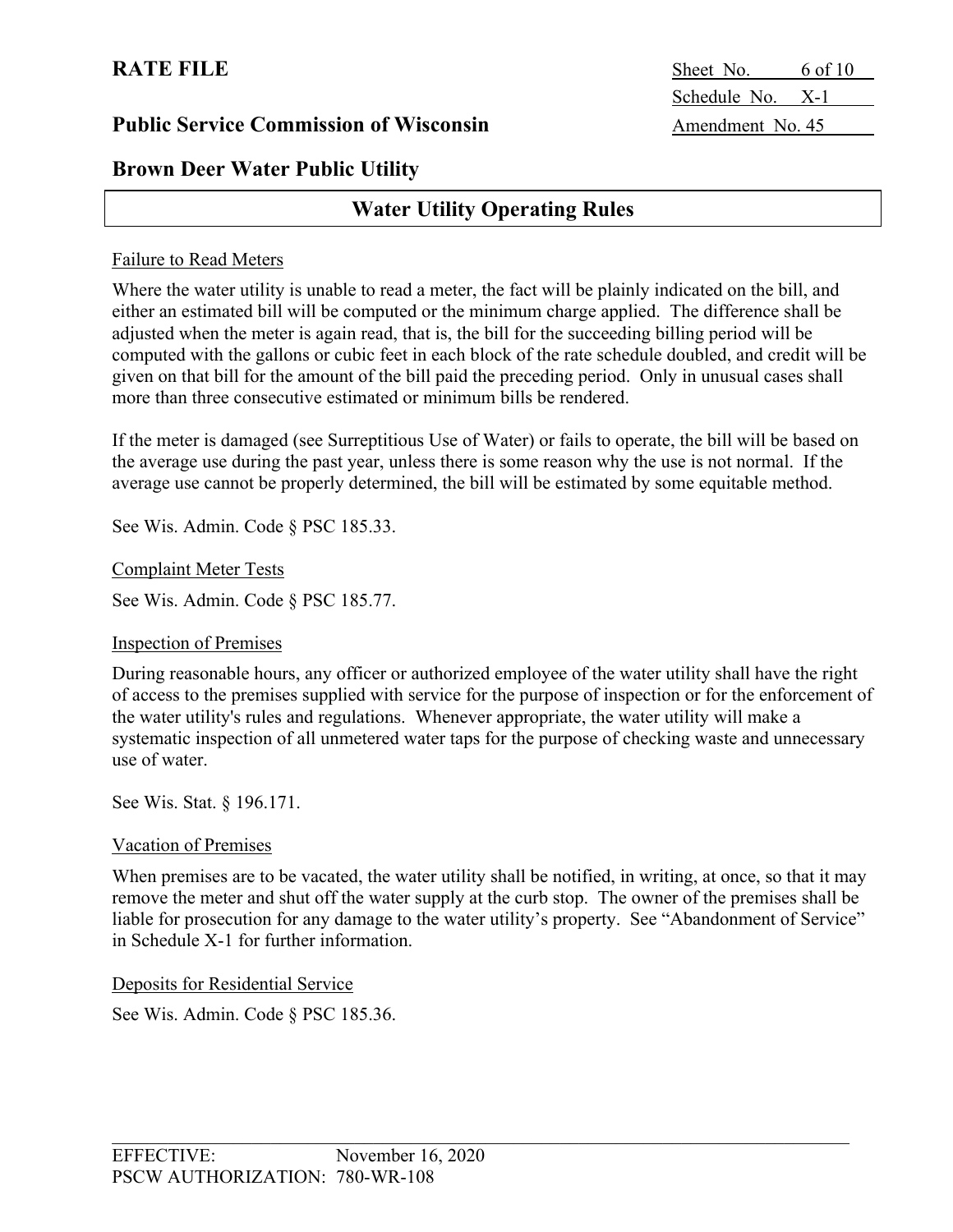**RATE FILE** Sheet No. 7 of 10 Schedule No. X-1

#### **Public Service Commission of Wisconsin** Amendment No. 45

# **Brown Deer Water Public Utility**

# **Water Utility Operating Rules**

Deposits for Nonresidential Service

See Wis. Admin. Code § PSC 185.361.

Deferred Payment Agreement

See Wis. Admin. Code § PSC 185.38 or Schedule X-4, if applicable.

Dispute Procedures

See Wis. Admin. Code § PSC 185.39.

Disconnection and Refusal of Service

See Wis. Admin. Code § PSC 185.37.

The following is an example of a disconnection notice that the utility may use to provide the required notice to customers.

#### DISCONNECTION NOTICE

Dear Customer:

The bill enclosed with this notice includes your current charge for water utility service and your previous unpaid balance.

You have 10 days to pay the water utility service arrears or your service is subject to disconnection.

If you fail to pay the service arrears or fail to contact us within the 10 days allowed to make reasonable deferred payment arrangement or other suitable arrangement, we will proceed with disconnection action.

To avoid the inconvenience of service interruption and an additional charge of (amount) for reconnection, we urge you to pay the full arrears IMMEDIATELY AT ONE OF OUR OFFICES.

If you have entered into a Deferred Payment Agreement with us and have failed to make the deferred payments you agreed to, your service will be subject to disconnection unless you pay the entire amount due within 10 days.

If you have a reason for delaying the payment, call us and explain the situation.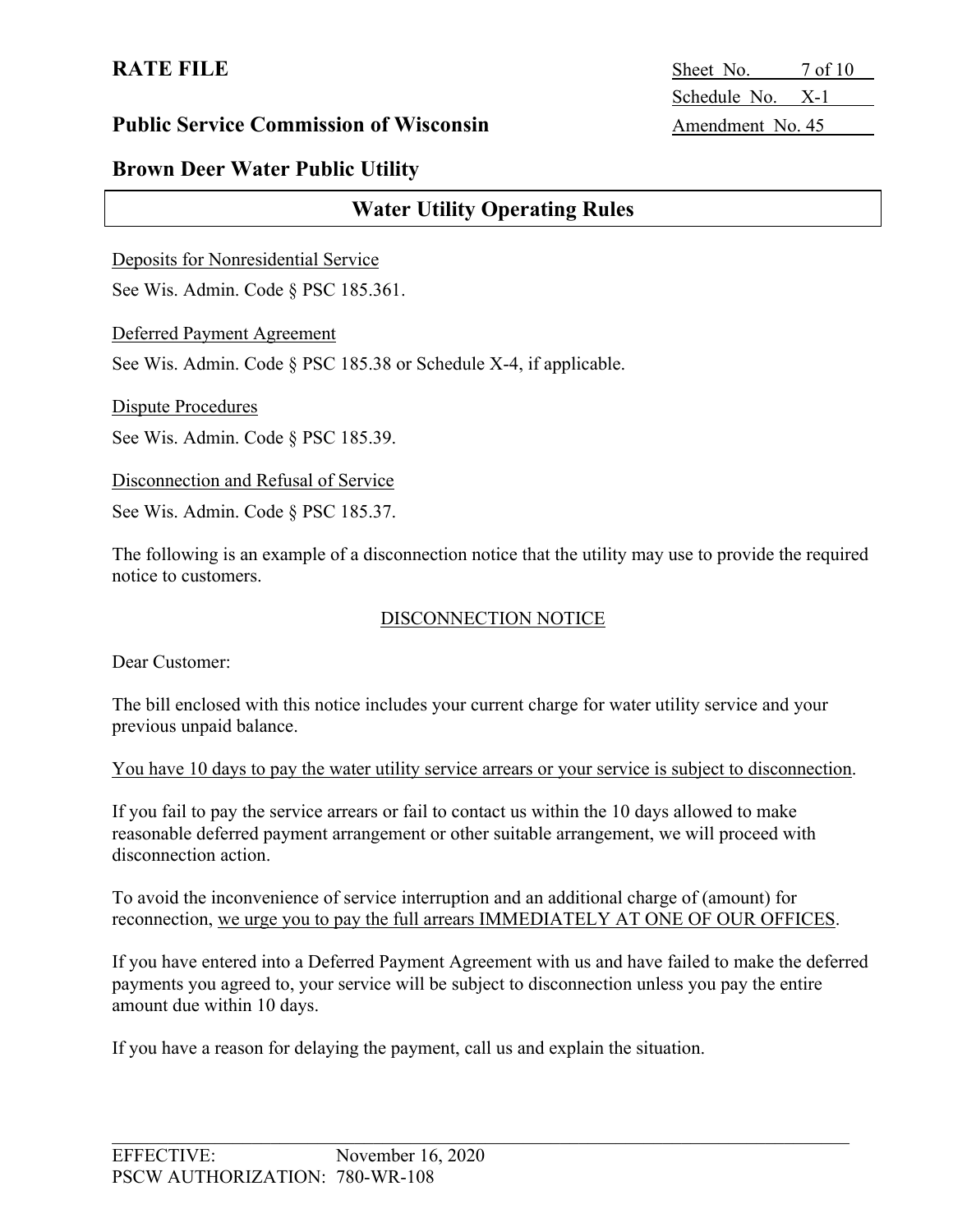**RATE FILE** Sheet No. 8 of 10 Schedule No. X-1

### **Brown Deer Water Public Utility**

# **Water Utility Operating Rules**

#### Disconnection and Refusal of Service (continued)

#### DISCONNECTION NOTICE (continued)

#### PLEASE CALL THIS TELEPHONE NUMBER, (telephone number), IMMEDIATELY IF:

- 1. You dispute the notice of delinquent account.
- 2. You have a question about your water utility service arrears.
- 3. You are unable to pay the full amount of the bill and are willing to enter into a deferred payment agreement with us.
- 4. There are any circumstances you think should be taken into consideration before service is discontinued.
- 5. Any resident is seriously ill.

Illness Provision: If there is an existing medical emergency in your home and you furnish the water utility with a statement signed by either a licensed Wisconsin physician or a public health official, we will delay disconnection of service up to 21 days. The statement must identify the medical emergency and specify the period of time during which disconnection will aggravate the existing emergency.

Deferred Payment Agreements: If you are a residential customer and you are unable to pay the full amount of the water utility service arrears on your bill, you may contact the water utility to discuss arrangements to pay the arrears over an extended period of time.

This time payment agreement will require:

- 1. Payment of a reasonable amount at the time the agreement is made.
- 2. Payment of the remainder of the outstanding balance in monthly installments over a reasonable length of time.
- 3. Payment of all future water utility service bills in full by the due date.

In any situation where you are unable to resolve billing disputes or disputes about the grounds for proposed disconnection through contacts with our water utility, you may make an appeal to the Public Service Commission of Wisconsin by calling (800) 225-7729.

#### (WATER UTILITY NAME)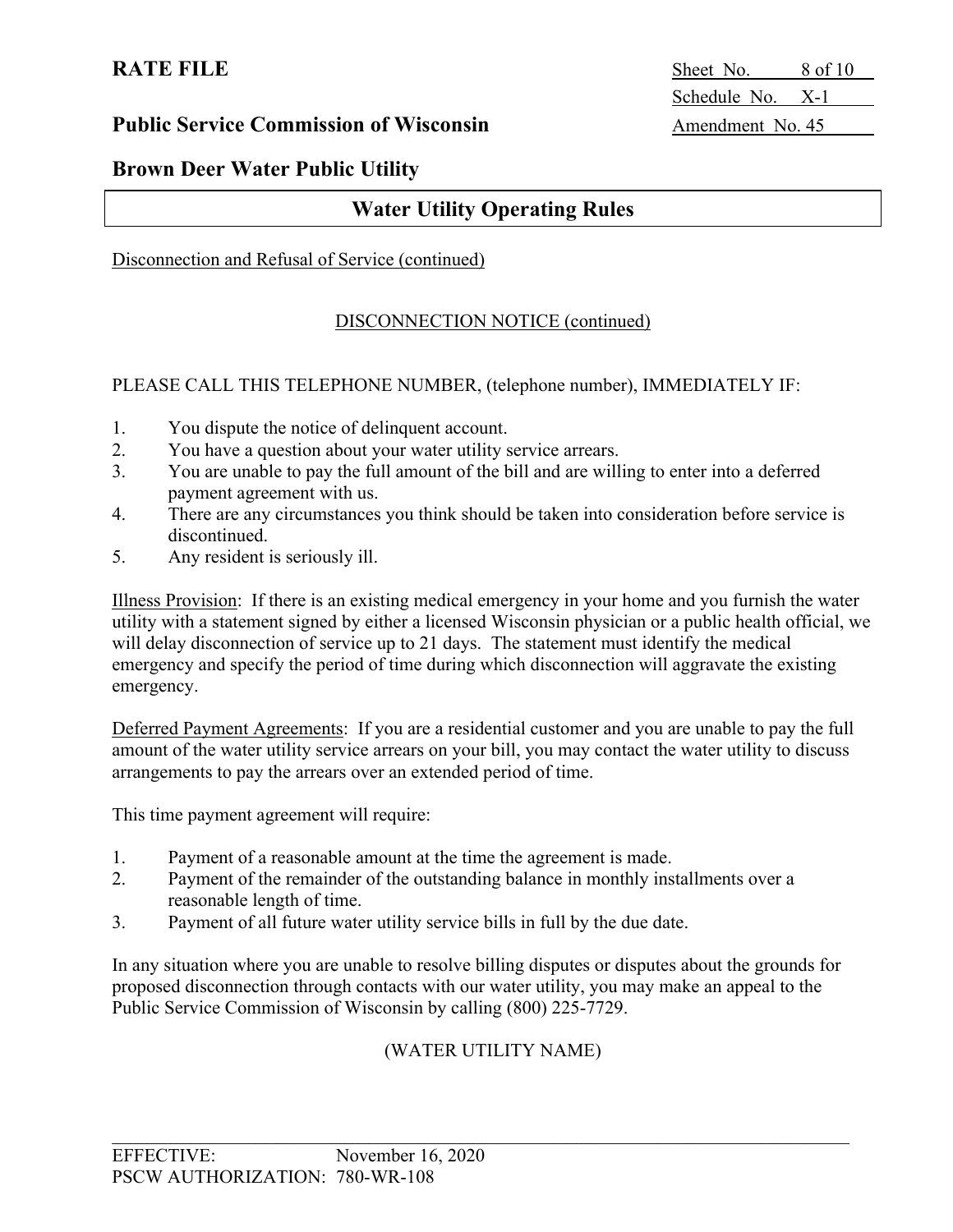**RATE FILE** Sheet No. 9 of 10 Schedule No. X-1

### **Brown Deer Water Public Utility**

# **Water Utility Operating Rules**

#### Collection of Overdue Bills

An amount owed by the customer may be levied as a tax as provided in Wis. Stat. § 66.0809.

#### Surreptitious Use of Water

When the water utility has reasonable evidence that a person is obtaining water, in whole or in part, by means of devices or methods used to stop or interfere with the proper metering of the water utility service being delivered, the water utility reserves the right to estimate and present immediately a bill for unmetered service as a result of such interference, and such bill shall be payable subject to a 24 hour disconnection of service. If the water utility disconnects the service for any such reason, the water utility will reconnect the service upon the following conditions:

- A. The customer will be required to deposit with the water utility an amount sufficient to guarantee the payment of the bills for water utility service.
- B. The customer will be required to pay the water utility for any and all damages to water utility equipment resulting from such interference with the metering.
- C. The customer must further agree to comply with reasonable requirements to protect the water utility against further losses.

See Wis. Stat. §§ 98.26 and 943.20.

#### Repairs to Mains

The water utility reserves the right to shut off the water supply in the mains temporarily to make repairs, alterations, or additions to the plant or system. When the circumstances will permit, the water utility will give notification, by newspaper publication or otherwise, of the discontinuance of the water supply. No credit will be allowed to customers for such temporary suspension of the water supply.

See Wis. Admin. Code § PSC 185.87.

#### Duty of Water Utility with Respect to Safety of the Public

It shall be the duty of the water utility to see that all open ditches for water mains, hydrants, and service laterals are properly guarded to prevent accident to any person or vehicle, and at night there shall be displayed proper signal lighting to insure the safety of the public.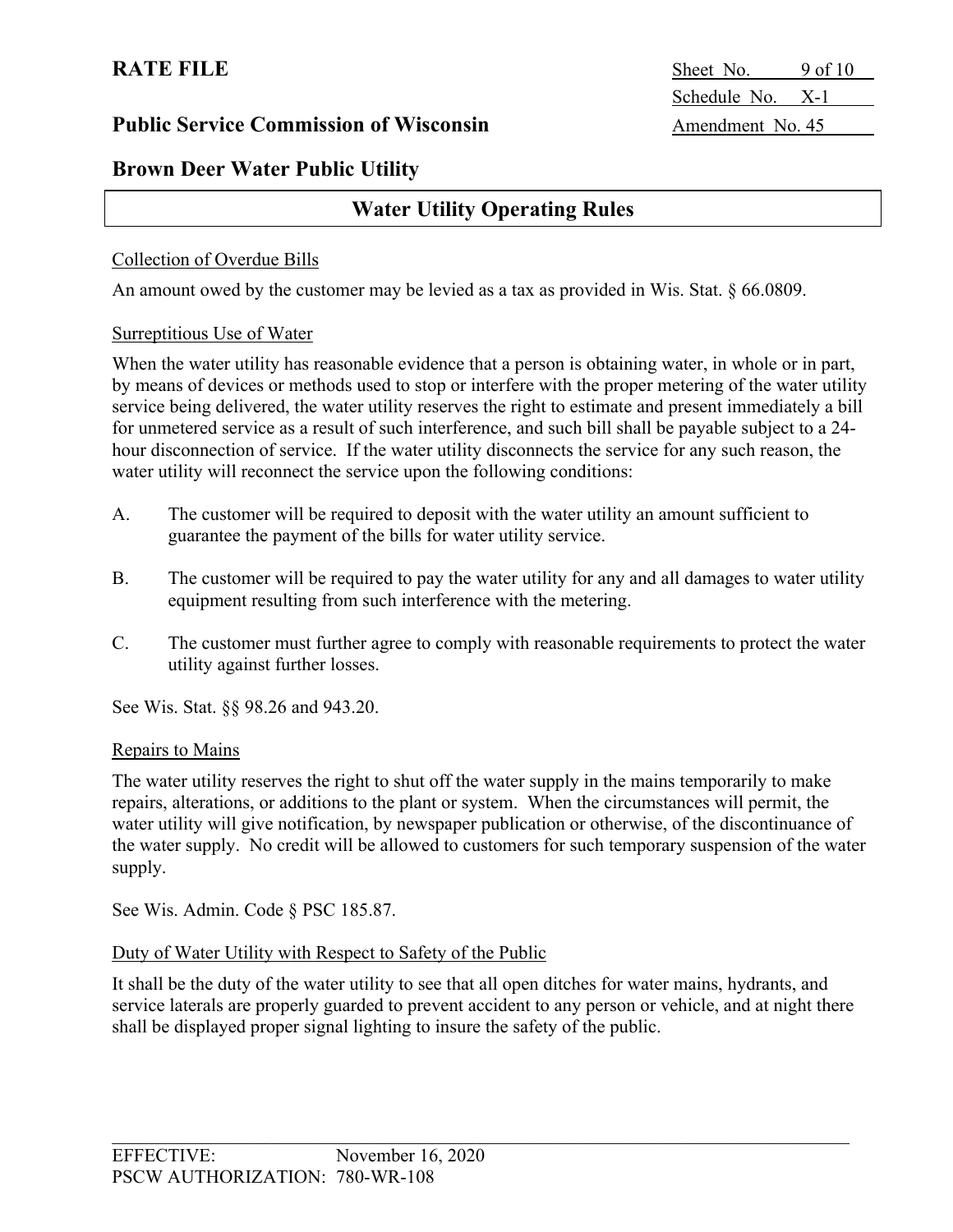**Brown Deer Water Public Utility**

# **Water Utility Operating Rules**

#### Handling Water Mains and Service Laterals in Excavation Trenches

Contractors must call Digger's Hotline and ensure a location is done to establish the existence and location of all water mains and service laterals as provided in Wis. Stat. § 182.0175. Where water mains or service laterals have been removed, cut, or damaged during trench excavation, the contractors must, at their own expense, cause them to be replaced or repaired at once. Contractors must not shut off the water service laterals to any customer for a period exceeding 6 hours.

#### Protective Devices

- A. Protective Devices in General: The owner or occupant of every premise receiving water supply shall apply and maintain suitable means of protection of the premise supply and all appliances against damage arising in any manner from the use of the water supply, variation of water pressure, or any interruption of water supply. Particularly, such owner or occupant must protect water-cooled compressors for refrigeration systems by means of high and/or low pressure safety cutout devices. There shall likewise be provided means for the prevention of the transmission of water ram or noise of operation of any valve or appliance through the piping of their own or adjacent premises.
- B. Relief Valves: On all "closed systems" (i.e., systems having a check valve, pressure regulator, reducing valve, water filter, or softener), an effective pressure relief valve shall be installed at or near the top of the hot water tank or at the hot water distribution pipe connection to the tank. No stop valve shall be placed between the hot water tank and the relief valve or on the drain pipe. See applicable plumbing codes.
- C. Air Chambers: An air chamber or approved shock absorber shall be installed at the terminus of each riser, fixture branch, or hydraulic elevator main for the prevention of undue water hammer. The air chamber shall be sized in conformance with local plumbing codes. Where possible, the air chamber should be provided at its base with a valve for water drainage and replenishment of air.

#### Cross-Connections

Every person owning or occupying a premise receiving municipal water supply shall maintain such municipal water supply free from any connection, either of a direct or of an indirect nature, with a water supply from a foreign source or of any manner of connection with any fixture or appliance whereby water from a foreign supply or the waste from any fixture, appliance, or waste or soil pipe may flow or be siphoned or pumped into the piping of the municipal water system.

See Wis. Admin. Code § NR 811.06.

**RATE FILE** Sheet No. 10 of 10 Schedule No. X-1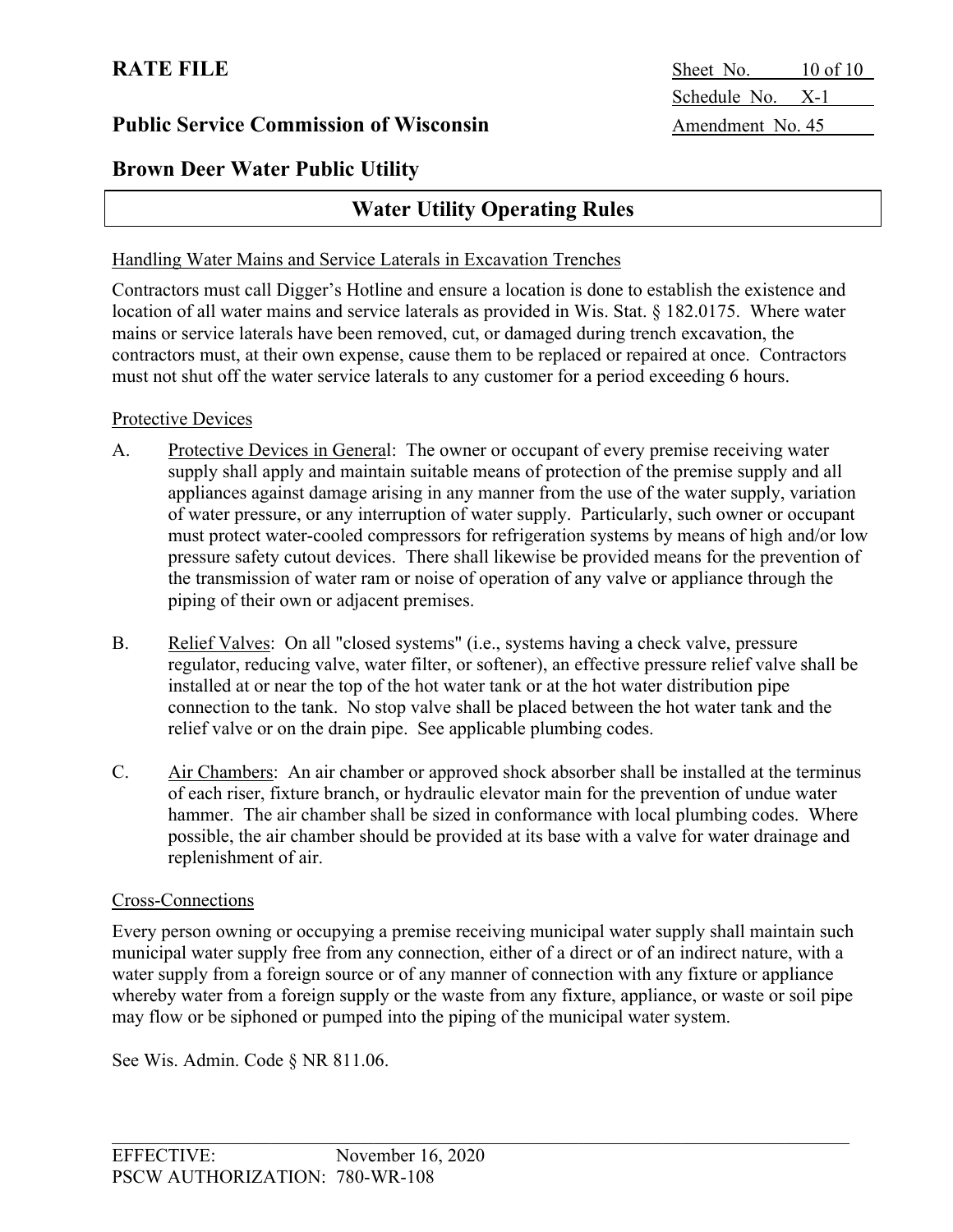**RATE FILE** Sheet No. 1 of 1 Schedule No. X-2

# **Brown Deer Water Public Utility**

# **Water Main Extension Rule**

Water mains will be extended for new customers on the following basis:

- A. Where the cost of the extension is to immediately be collected through assessment by the municipality against the abutting property, the procedure set forth under Wis. Stat. § 66.0703 will apply, and no additional customer contribution to the utility will be required.
- B. Where the municipality is unwilling or unable to make a special assessment, the extension will be made on a customer-financed basis as follows:
	- 1. The applicant(s) will advance as a contribution in aid of construction the total amount equivalent to that which would have been assessed for all property under paragraph A.
	- 2. Part of the contribution required in paragraph B.1. will be refundable. When additional customers are connected to the extended main within 10 years of the date of completion, contributions in aid of construction will be collected equal to the amount which would have been assessed under paragraph A. for the abutting property being served. This amount will be refunded to the original contributor(s). In no case will the contributions received from additional customers exceed the proportionate amount which would have been required under paragraph A., nor will it exceed the total assessable cost of the original extension.
- C. When a customer connects to a transmission main or connecting loop installed at utility expense within 10 years of the date of completion, there will be a contribution required of an amount equivalent to that which would have been assessed under paragraph A.